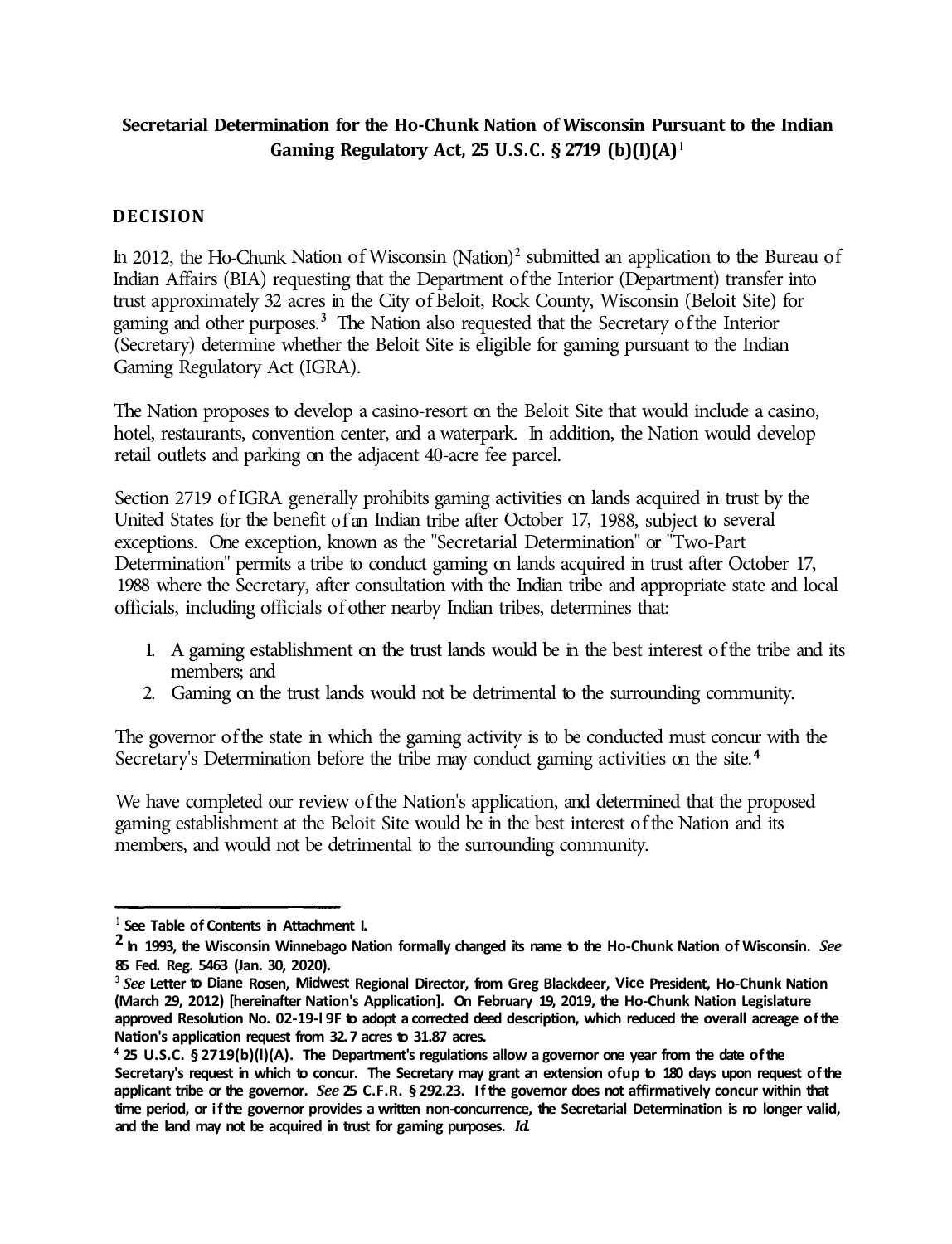#### **BACKGROUND**

#### **The Proposed Project**

The Nation proposes to develop a casino-resort on the Beloit Site (Proposed Project). The casino would feature 2,200 class III gaming machines and 50 table games on an approximately 139,700 square foot (st) gaming floor. The casino-resort would also feature food and beverage space of approximately 45,580 sf. The hotel would consist of 300 rooms and include a convention center with approximately 45,190 sf for meetings and entertainment. The casino-resort would also feature an indoor waterpark of approximately 40,000 sf, and parking for 5,000 vehicles. In addition, the Nation would develop retail outlet space of approximately 175,000 sf, and parking on the adjacent 40-acre fee parcel.

#### **The Ho-Chunk Nation**

#### *History*

The Winnebago Tribe<sup>5</sup> once held title to at least 7.8 million acres of land in southern Wisconsin and northern Illinois. **6** The identity of the Winnebago as a tribe can be traced back to 1634 when a Frenchman recorded his contact with the Tribe.<sup>7</sup> At that time, the Tribe was living around the Green Bay area in Wisconsin. Due to intertribal warfare, the Tribe split around 1730. One group remained in Green Bay while the other eventually moved south to the Rock River area. Spanish reports from 1777 confirmed the presence of members of the Winnebago Tribe near the Rock River in Wisconsin.<sup>8</sup> See Attachment II for map showing the location of the Rock River in Beloit.

In 1816, t he Winnebago Tribe entered into a treaty of peace and friendship with the United States.<sup>9</sup> Between 1825 and 1858, the Tribe entered into numerous treaties with the United States in which the Winnebago Tribe ceded all of its lands east of the Mississippi River. <sup>10</sup> After these cessions, the United States removed the Tribe to a reservation set aside for them in Nebraska. While many Winnebago people relocated to Nebraska, others refused to leave their ancestral homelands in Wisconsin. After a final unsuccessful removal attempt in 1873, the United States made no further attempts to relocate the Wisconsin Winnebago people. Because of the United States' pattern of unsuccessful and uneven removal and relocation attempts, and because there was no reservation established in Wisconsin, the Winnebago people resettled on lands scattered throughout Wisconsin and neighboring states. *See* Attachment II.

*<sup>5</sup>***In 1993, the Wisconsin Winnebago Nation formally changed its name to the Ho-Chunk Nation of Wisconsin.** *See* **85 Fed. Reg. 5463 (Jan. 30, 2020).** 

**<sup>6</sup>***Winnebago Tribe et al. v. United States,* **16 Ind. Cl. Com. 81 ( 1965);** *Winnebago Tribe, et al. v. United States,* **8 Ind. Cl. Com. 78, 81-82 (1959).** 

*<sup>1</sup>Winnebago Tribe,* **8 Ind. Cl. Com. at 80.** 

<sup>8</sup>**fd.** 

**<sup>9</sup>Treaty with the Winnebago, 7 Stat. 144 (1816).** 

**<sup>10</sup>***Winnebago Tribe,* **8 Ind. Cl. Com. at 81-82 (1959) (list of treaties).**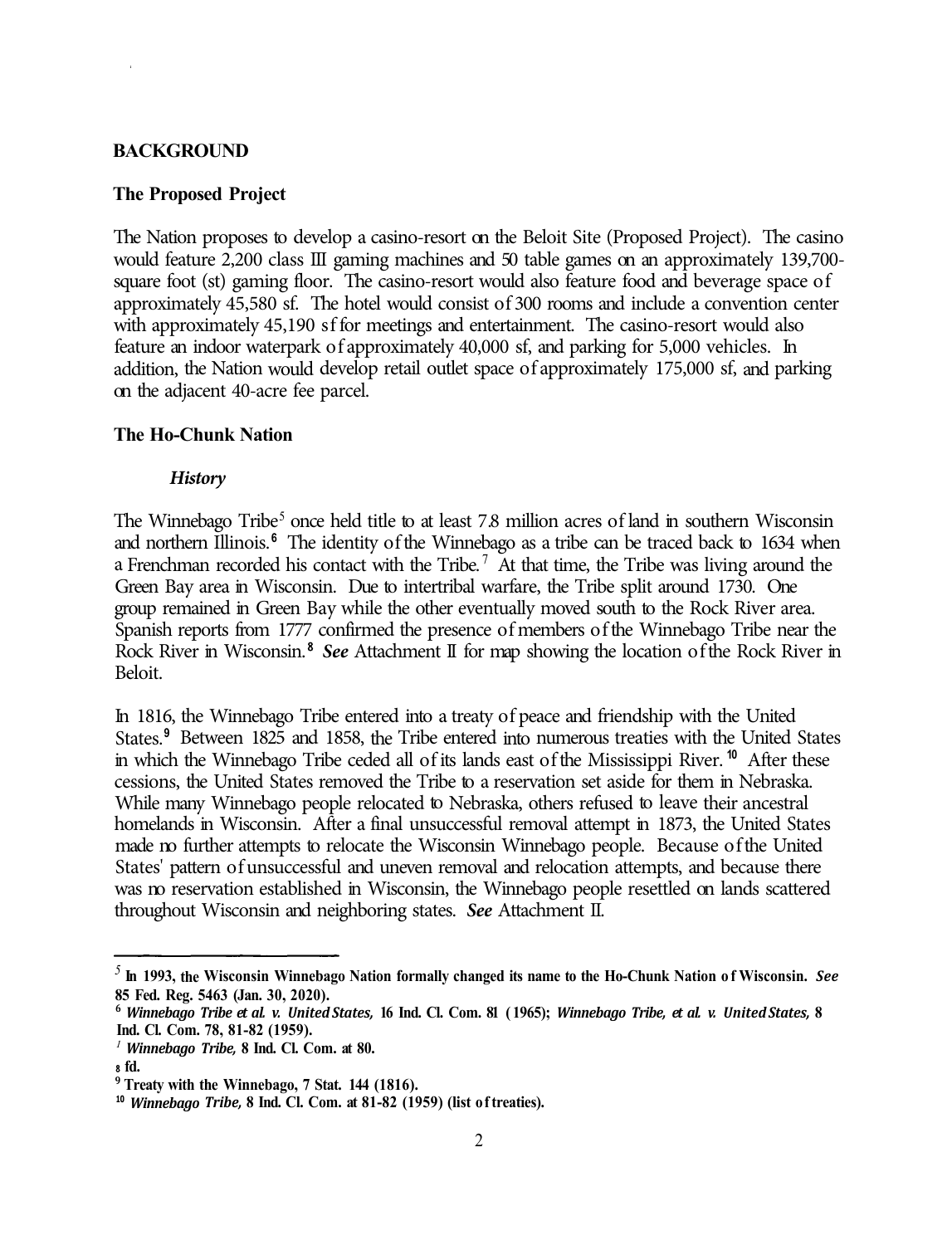#### *Scattered Landholdings*

 communities separated by hundreds ofmiles. The Nation's members live in 22 counties in individual trust lands totaling 3,327 acres in Wisconsin and 302 acres in Minnesota. The Nation reports that one of its greatest governmental challenges is its scattered land base.<sup>11</sup> The Nation's trust lands total 6,633 acres located in 12 different counties in Wisconsin.<sup>12</sup> The Nation owns 2,520 acres of fractionated lands in Wisconsin, and 4,693 acres of fee lands in Wisconsin.13 As a result, the Nation's members are also scattered between small tribal Wisconsin, two counties in Minnesota, and 2 counties in Illinois. Individual tribal members own

 The Nation's scattered land base creates difficulties that the Nation cannot address through a which are located in Wisconsin. The fifth legislative district represent members living outside of Wisconsin. The four legislative districts in Wisconsin encompass 63,910 square miles. For example, in District 1, members have to travel up to 155 miles to reach the closest Nation conventional tribal government structure.<sup>14</sup> For example, the Nation organizes its government and the administration of its programs and services by creating five legislative districts, four of Each district delivers programs and services to the Nation's members through branch offices. The Nation reports that maintaining five separate districts results in increased costs.<sup>15</sup> The Nation reports that it is often difficult to even provide services to members in a single legislative district. government office and health facility.

## *Employment*

unemployment rates between 4.0 percent, and 55 percent. According to the 2010 Census, nearly 10.1 percent in Rock County and 9.1 percent in the state of Wisconsin.<sup>17</sup> The Nation is experiencing an unemployment crisis. **<sup>16</sup>** The Nation reports that its unemployment rate is 32 percent, while the states of Wisconsin, Minnesota, and Illinois, have 25 percent of families on the Ho-Chunk Reservation were living in poverty in 2010, compared to

 lack sufficient funding to provide adequate services. In addition, many members cannot afford The Nation established Departments ofEducation, Labor, and Personnel to assist its members in attaining higher education and employment throughjob skills training, but these departments childcare, which further limits their employment options.

<sup>11</sup>*See* **Ho-Chunk Nation of Wisconsin,** *The Unmet Needs of the Ho-Chunk Nation: The Extensive Challenges of Scattered lands* **(Aug. 7, 2018) [hereinafter Needs Report] at 5.** 

<sup>12</sup>**Memorandum to Director, Office of Indian Gaming, from Acting Regional Director, Midwest Region (Dec. 23, 2019) [hereinafter Acting Regional Director's Findings ofFact] at 7.** 

<sup>&</sup>lt;sup>13</sup> Ho-Chunk Nation, Ho-Chunk Nation at a Glance (April 1, 2019).

<sup>14</sup>**Needs Report at 9.** 

<sup>15</sup>*Id.* **at 9 -10.** 

<sup>&</sup>lt;sup>17</sup> Final Environmental Impact Statement, Beloit Fee-to-Trust and Casino Project (May 2019) [hereinafter FEIS], § **3.7.2, available at https://www.ho-chunkbeloiteis.com/].**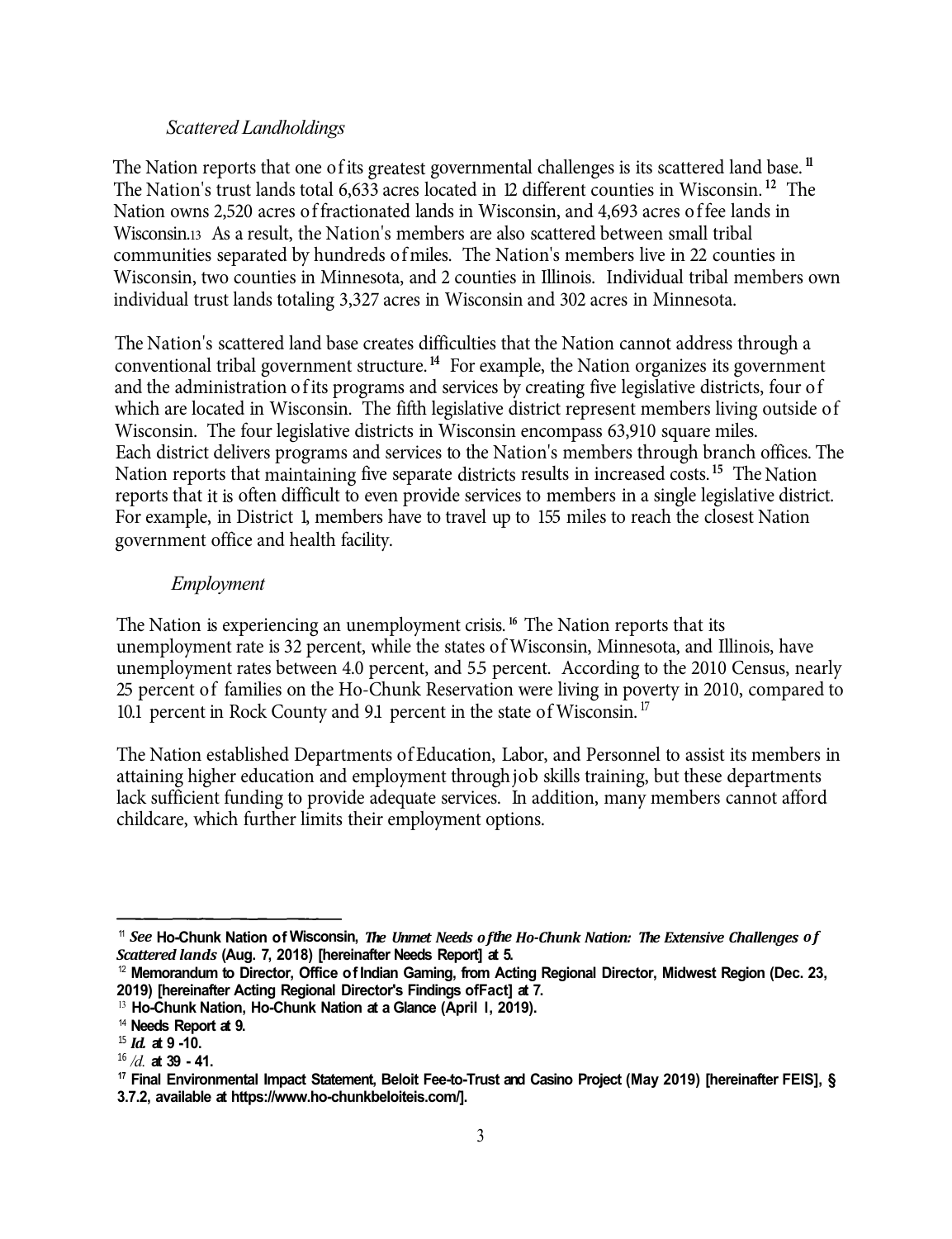#### *Education*

The Nation has significant educational needs.<sup>18</sup> Currently, only 6.8 percent of the Nation's members have college degrees, compared to 17.4 percent statewide.<sup>19</sup> The Nation provides access to educational programs and services regardless of where members live, but reports that it struggles to provide opportunities to all of its members.

Approximately 39.7 percent of the Nation's members are enrolled in either the Head Start Program, Hoocak Ee Cooni Early Learning Center, or PreK-12 Grant Program.**<sup>20</sup>**The Grant Program provides grants to meet children's basic educational needs and to ensure that students can participate in educational opportunities. Approximately 40 percent of families apply for grants each year. Despite the Nation's strict grant guidelines, there is a waiting list for grants. Similarly, the Nation's Higher Education Scholarship Program provides scholarships, but the Program's funds are depleted before meeting existing demand.

The Nation lacks funding to provide culturally specific educational opportunities such as revitalizing the Ho-Chunk aboriginal language, the Hoocak language.<sup>21</sup> With additional funding, the Nation would establish a tribal school, a Hoocak language learning center, and certify Ho-Chunk teachers. The Nation needs funds to certify its programs in the Hoocak language, renovate buildings, develop curriculum, and ensure compliance with state educational laws.

#### *Health Care*

The Nation has poor health outcomes compared to the Wisconsin's general population.<sup>22</sup> The Nation experiences health concerns that are generally found in under-served and economically depressed communities, including high obesity rates, alcoholism, drug addiction, diabetes, depression, and hypertension. For example, within the Nation's communities of Wittenberg, Nekoosa, Tomah, La Crosse, Wisconsin Dells, and Black River Falls, 312 members tested positive for heroin/opiates, methamphetamine, and other drugs within a 12-month period.

The Nation's caseload for child protection cases, domestic abuse cases, elder neglect and abuse cases, and family displacement continue to rise.**<sup>23</sup>**In 2014, 417 Ho-Chunk members were diagnosed with alcoholism, 198 members were diagnosed with drug addiction, and six newborns tested positive for alcohol, marijuana, and opiates. In 2014, the Nation reported that there were 346 requests for emergency health care assistance averaging \$600 per case for a total of \$207,600 in costs for that year. The Tribal Child and Family Services (CFS) Placement Assistance Program lacks adequate funding.<sup>24</sup> This is due in great part to the increasing drug use

**<sup>21</sup>***ldat* **27.** 

<sup>18</sup>**Needs Report at 26.** 

**<sup>19</sup>FEIS § 3.7.1.** 

**<sup>20</sup>Needs Report at 26.** 

**<sup>22</sup>***Id.* **at 30-32.** 

**<sup>23</sup>***Id.* **at 32.** 

**<sup>24</sup>***Id.* **at 39.**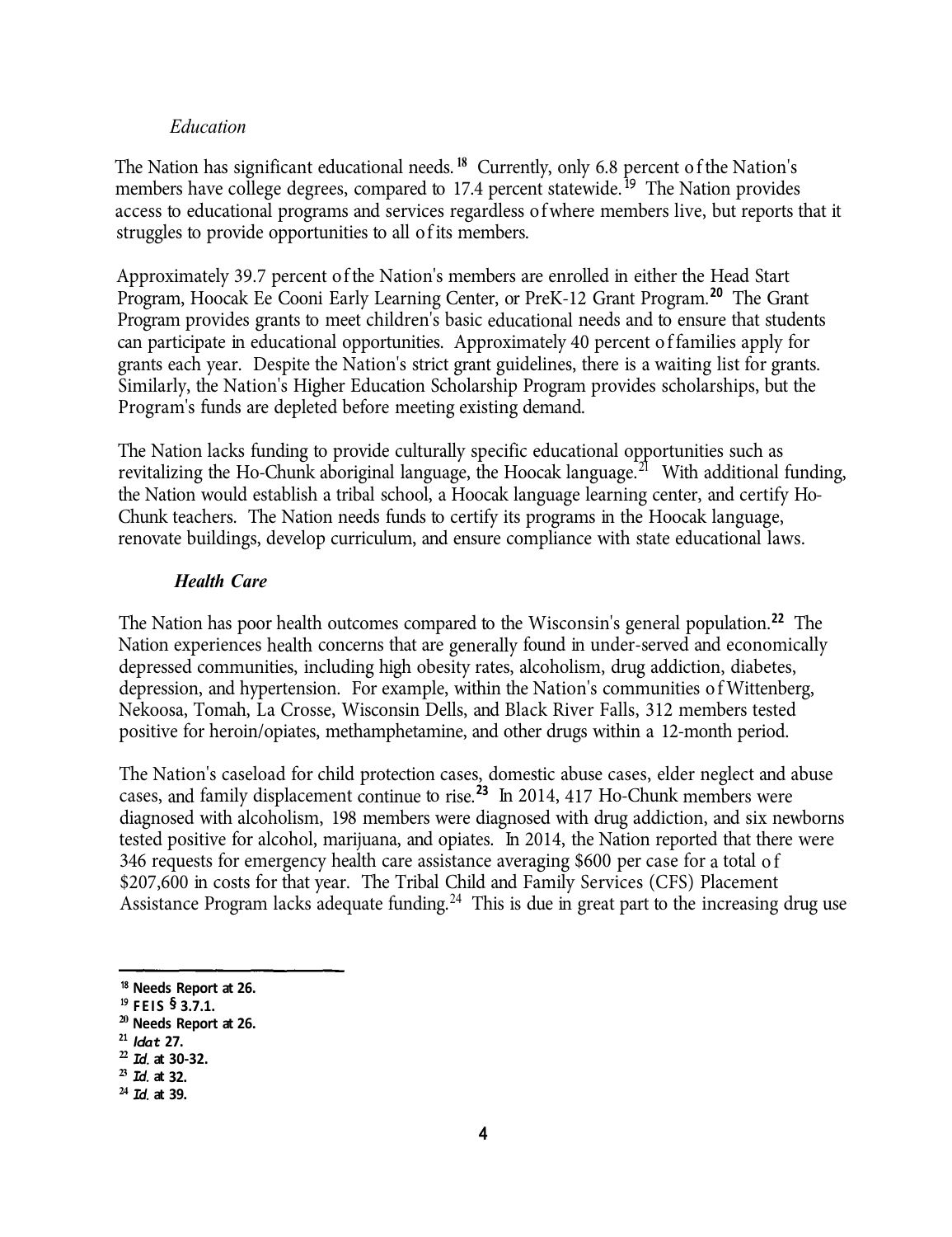epidemic, and children born with neonatal abstinence syndrome. Consequently, the CFS Placement Assistance Program lacks critical funding to address these issues.

Wisconsin's health for Native Americans rank among the worst in the United States. In 2013, the University ofWisconsin graded Wisconsin Native American child and young adult death rates from ages 1-24 with an F on a grading scale from A-F, with A being the best possible grade and F being the worst possible grade. **<sup>25</sup>** The report found that Wisconsin is failing in its efforts to promote health for Native American children and young adults. Wisconsin barely received a passing grade of D for its efforts to promote the health of Native American infants and infants whose mothers have no education beyond high school. Wisconsin also received a grade of F in its efforts to improve the health of Native Americans ages 25-64.

A lack of funding and the dispersed nature of the Nation's lands contribute to a lack of access to quality health care, an insufficient number of clinics, and difficulty accessing existing health care facilities.<sup>26</sup> To reach its members, the Nation built multiple offices and facilities in centralized areas near tribal communities. The Nation has two health care facilities located in its most populated areas. The Black River Falls facility is funded through a combination of Indian Health Service funds, grants, and net gaming revenue. The second medical facility is located  $\sigma$  miles south of Black River Falls, near Wisconsin Dells, and is completely funded by the Nation from net gaming revenue. The Nation's Health Department also operates four satellite offices, but the services at each are limited to community health and behavioral health services. The Nation provides health-related transportation over long distances to these health facilities.

In addition to the lack of accessible health care services, the Nation reports that it experiences medical staff shortages and difficulty in recruiting and retaining physicians, dentists, optometrists, nurses, and other health care professionals because of the lack of funding and the inability to provide sufficient salaries. **<sup>27</sup>** The Nation compensates doctors and other medical professions at below the state annual average. The Nation's annual compensation to dentists is \$47,012.43 below the state average. Salaries for clinical nurses are \$16,455.20 below the state annual average. In total, the Nation anticipates a cost of \$12.1 million to address the health related concerns of its members.

## *Housing*

The Nation has a severe housing shortage. **<sup>28</sup>**The Nation owns 194 tribal rental units, but reports that 1478 members, or 19 percent of tribal members, were on the rental housing waiting list in 2018. The Nation's Department of Housing (DOH) receives an average of 94 requests per month from members requesting emergency housing. The DOH also has a backlog ofrequests for assistance from members whose homes are dilapidated or undersized.

5

<sup>25</sup>*Health of Wisconsin Report Card, 20/3,* at 7. Available at https://uwphi.pophealth.wisc.edu/wpcontent/uploads/sites/316/2018/0l/Report-Card-2013.pdf. **<sup>26</sup>**Needs Report at 30-35.

<sup>27</sup>*Id.* at 34.

**<sup>28</sup>***Id.* at 24-25.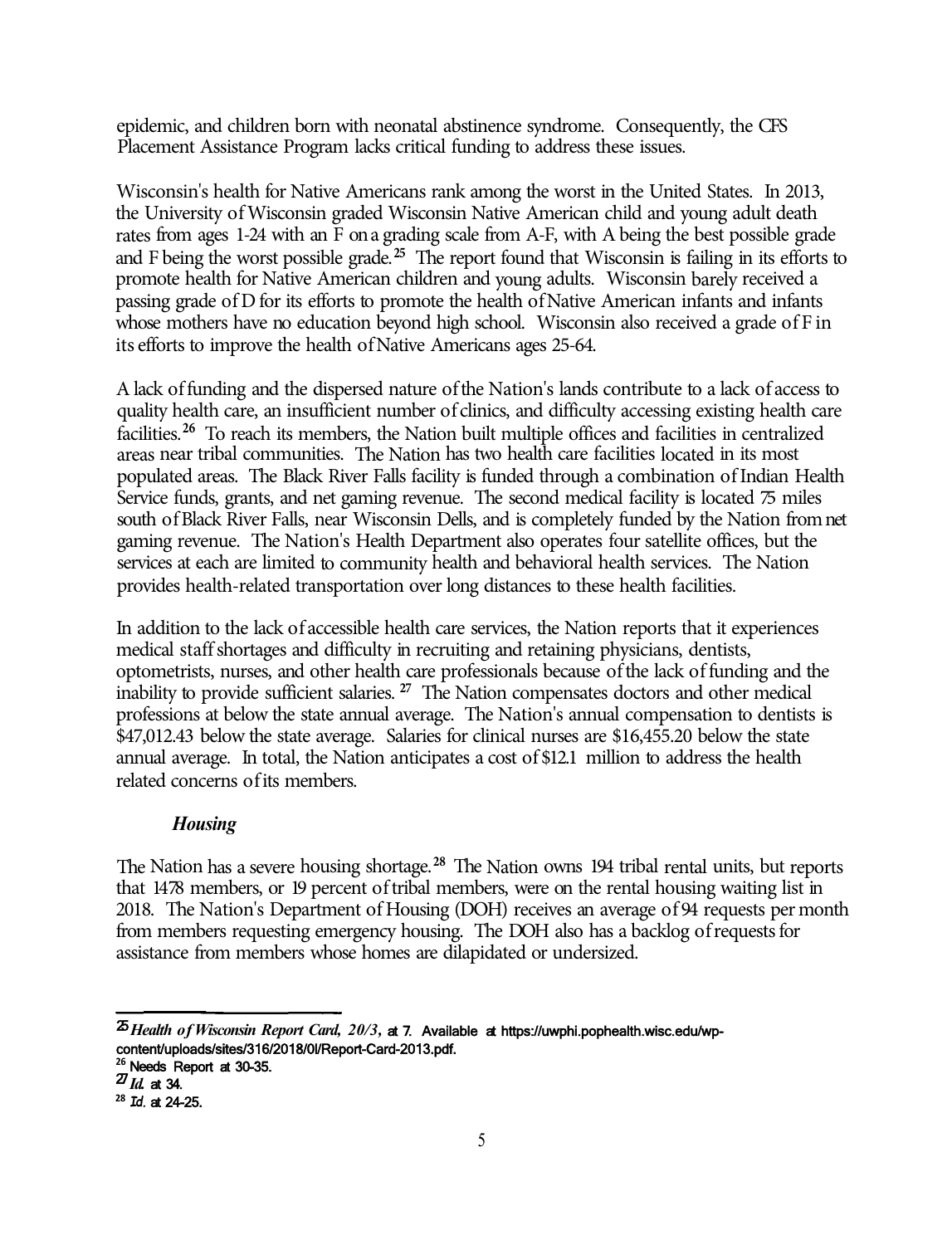Currently, the DOH provides limited assistance and services to the Nation's members through the following programs: Down Payment Assistance Grants, Mortgage Assistance Grants, Home Ownership Programs, Home Repair Loans, and Roof Repair Grants for elders. The Nation reports, however, that due to insufficient funds, some members are homeless, live in severely over-crowded homes, or are awaiting permanent housing options. **<sup>29</sup>**

The Nation estimates that it would need approximately \$3 million to build 20 homes per year through its Home Ownership Programs to address the housing shortage.**30** The Nation has, however, only built an average of five elder and five non-elder homes per year due to the lack of adequate funding. The funding available within the Home Ownership Program is not adequate and forces some tribal families to continue to live in poor conditions. For example, many of the members' homes need mold removal; however, the Nation has no funding to allocate for mold removal. $31$ 

In 2013, the Nation's Department of Environmental Health sampled 332 homes with household wells to identify water quality issues.**32** Of those, 22 homes had critical water quality needs. Another 184 homes had secondary water quality issues that result in damage to plumbing, clothing, and appliances. Of these, 28 had existing water treatment equipment that is either nonfunctional, needs maintenance, or needs replacement. The total estimated cost for the Nation to address these issues is \$221,000.

## *Conclusion*

The Nation lacks funding to meet the critical needs of its members. The scattered locations of tribal communities exacerbates the need for multiple, duplicate facilities and resources. As a result, members suffer severe consequences.

6

**<sup>29</sup>Needs Report at 25.** 

**Jo** *Id.*  <sup>31</sup>*/d.* **at 33.** 

**<sup>32</sup>***/d.* **at 37**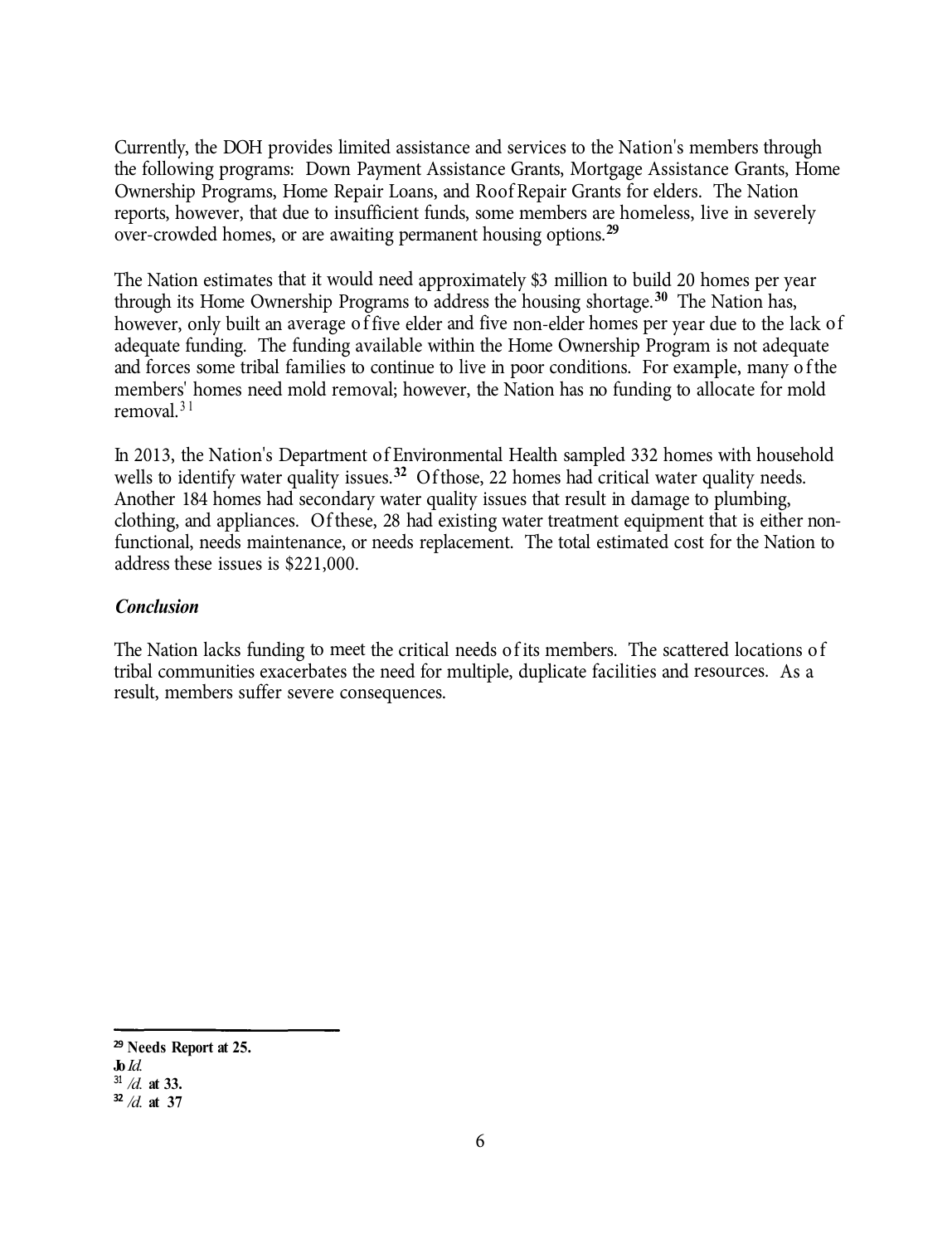## **REVIEW OF THE NATION'S APPLICATION PURSUANT TO IGRA AND PART 292, SUBPARTC**

The Department's regulations at 25 C.F.R. Part 292 set forth the procedures for implementing Section 2719 oflGRA. Subpart C of Part 292 governs Secretarial Determinations.

- Sections 292.16 through 292.18 identify information that must be included in a tribe's request for a Secretarial Determination.
- Section 292.17 pertains to an evaluation of whether the gaming establishment would be in the best interest of the tribe and its members.
- Section 292.18 pertains to an evaluation of whether there is detriment to the surrounding community.

## **Section 292.16 provides that a tribe's application requesting a Secretarial Determination under section 292.13 must include the following information:**

*(a) The full name, address, and telephone number of the tribe submitting the application.*

Ho-Chunk Nation of Wisconsin W08 l 4 AirportRoad, Black River Falls, Wisconsin, <sup>54615</sup> Post Office Box 667, Black River Falls, Wisconsin, 54615 (715) 284-9343

*(b) A description of the location of the land, including a legal description supported by a survey or other document.*

The Beloit Site consists of approximately 32 acres of land. The legal description is included as Attachment III.

## *(c) Proof of identity of present ownership and title status of the land*

The Nation purchased the Beloit Site in fee simple in 2009 as shown by the Warranty Deed of Conveyance between Beloit Properties, LLC, and the Ho-Chunk Nation.<sup>33</sup>

## *(d) Distance of the land from the Tribe's reservation or trust lands, if any, and tribal government headquarters.*

The Beloit Site is located approximately 175 miles from the Nation's headquarters in Black River Falls, and approximately 40 miles from the nearest Ho-Chunk trust land in Madison, Wisconsin.<sup>34</sup>

**<sup>33</sup>***See* Nation's Application, Tab 4.

**<sup>34</sup>**Acting Regional Director's Findings of Fact at 14.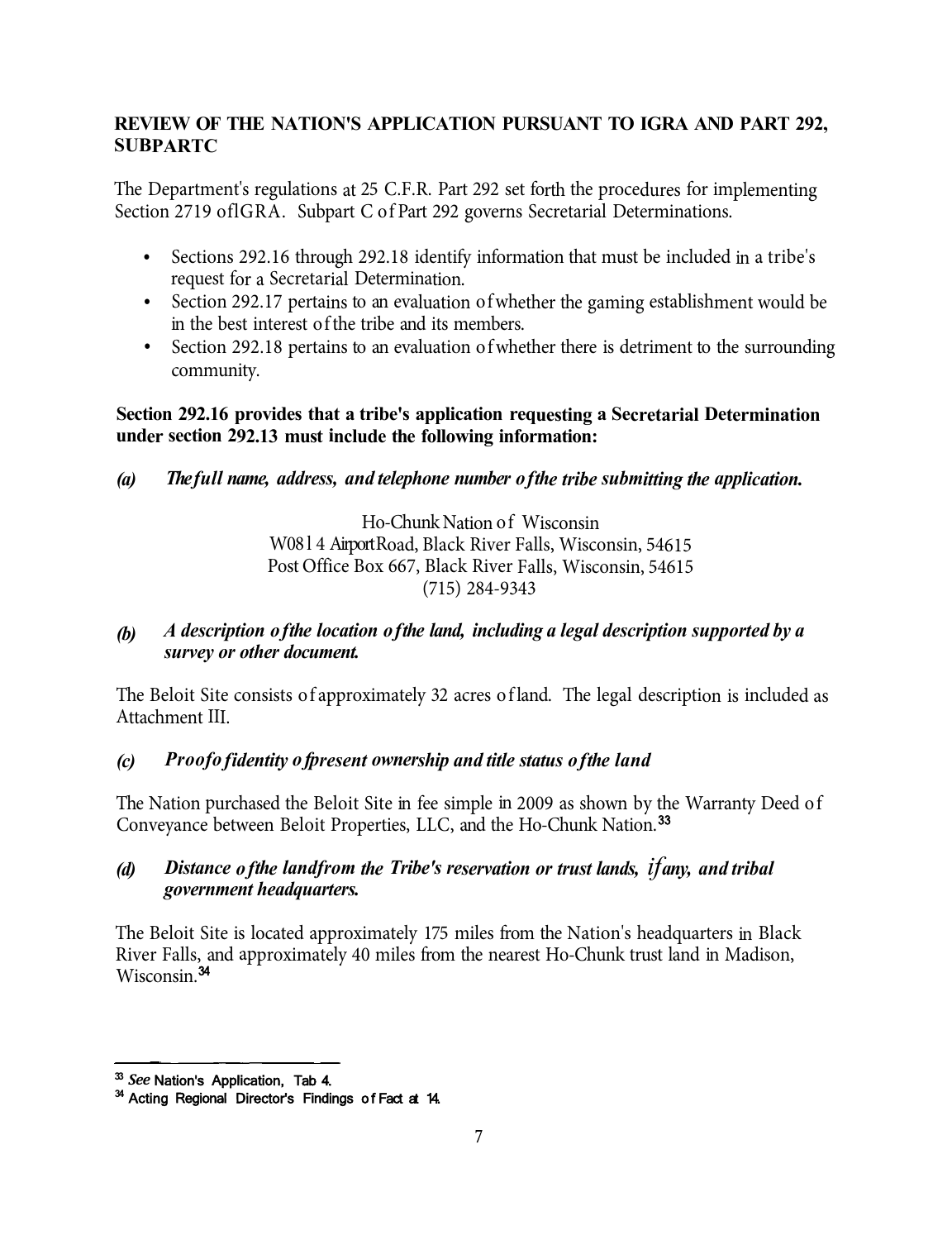## *(e) Information required by section 292.17 to assist the Secretary in determining whether the proposed gaming establishment will be in the best interest of the tribe and its members.*

As discussed more fully below under Section 292.17, the Nation submitted the required information.

## *(I) Information required by section 292.18 to assist the Secretary in determining whether the proposed gaming establishment will not be detrimental to the surrounding community.*

As discussed more fully below under Section 292.18, the Nation submitted the required information.

## *(g) The authorizing resolution from the tribe submitting the application.*

On March 20, 2012, the Ho-Chunk Nation Legislature approved Resolution No. 03-20-12F, *Authorization and Request to Place Property into Trust for the Ho-Chunk Nation.* On February 19, 2019, the Ho-Chunk Nation Legislature approved Resolution No. 02-l 9-l 9F, *Rescission and Restatement of Resolution 03-20-12F*, which reduced the overall acreage of the Nation's application request from  $32.7$  acres to  $31.87$  acres.  $35$ 

## *(h) The tribe's gaming ordinance or resolution approved by the National Indian Gaming Commission in accordance with 25 U.S.C § 2710, if any.*

On February 7, 2008, the National Indian Gaming Commission approved the most recent amendment to the Nation's existing Gaming Ordinance. **<sup>36</sup>**

## $(i)$  *The tribe 's organic documents, if any.*

On September 17, 1994, the Nation adopted its Constitution pursuant to Section 16 of the Indian Reorganization Act, 25 U.S.C. § 5123. The Assistant Secretary - Indian Affairs approved the Nation's Constitution on November 1, 1994.**<sup>37</sup>**

**<sup>35</sup>Acting Regional Director's Findings of Fact at 15.** 

<sup>&</sup>lt;sup>36</sup> See Letter to Daniel Brown, Vice President, Scott Sussman, Legislative Council, Ho-Chunk Nation, from Philip N. Hogen, Chairman, National Indian Gaming Commission (Feb. 7, 2008), in Nation's Application, Tab 11;<br>https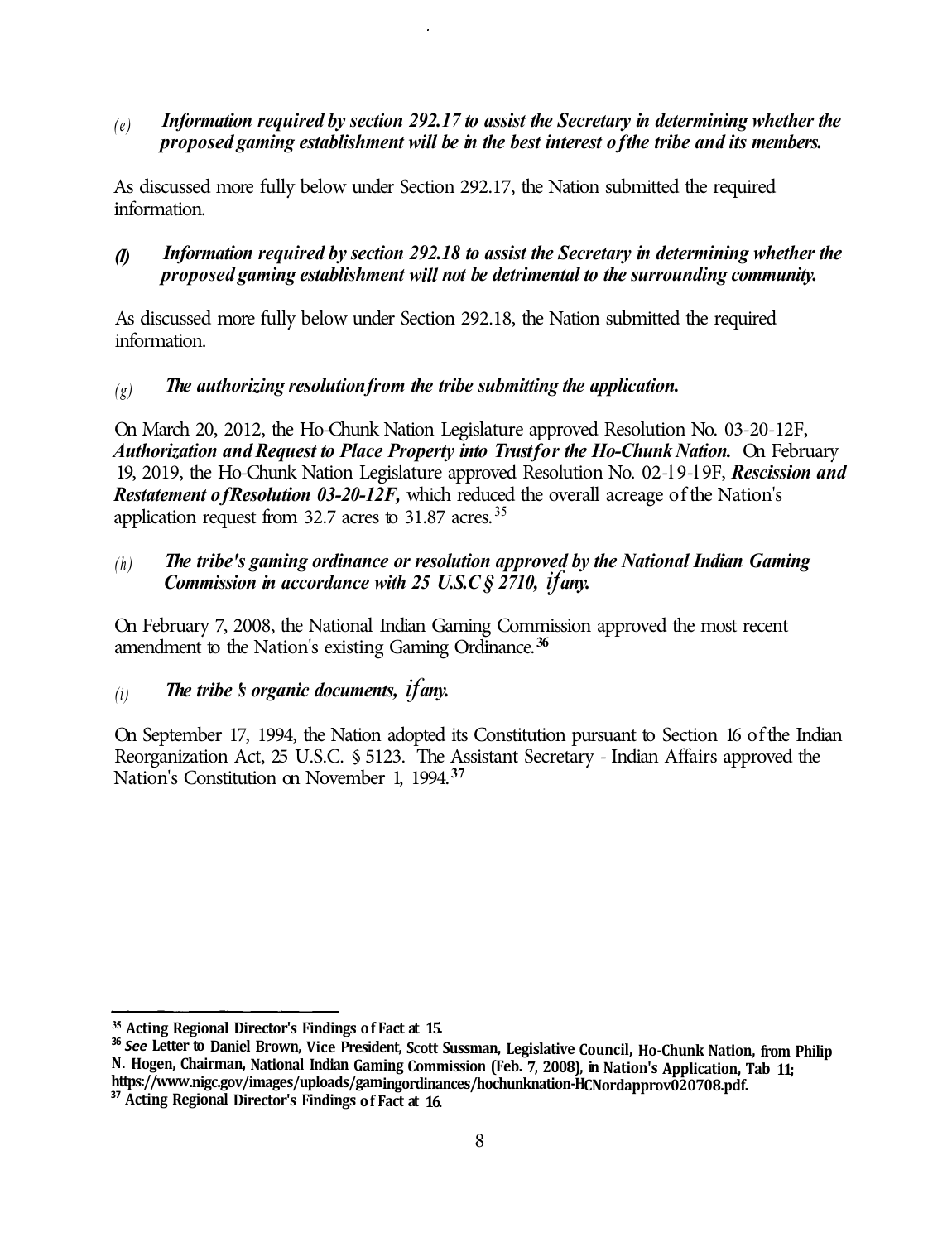# *The tribe 's class III gaming compact with the State where the gaming establishment is to (j) be located, if one has been negotiated.*

The Nation entered into a class III Tribal-State Compact with the State of Wisconsin, which went into effect on August 5, 1992.<sup>38</sup> In 2008, the Nation and the State of Wisconsin amended the Compact, which extended the Compact to December 12, 2033.

*If the tribe has not negotiated a class III gaming compact with the State where the gaming (k) establishment is to be located, the tribe 's proposed scope of gaming, including the size o <sup>f</sup> the proposed gaming establishment.*

The Nation has a Tribal-State Compact; therefore, this section is not applicable.

*(/) A copy of the existing or proposed management contract required to be approved by the NIGC under 25 U.S. C. § 2711 and 25 CFR Part 533, if any.* 

The Nation will manage the casino-resort itself; therefore, this section is not applicable.

## **ANALYSIS OF BEST INTEREST OF THE TRIBE AND ITS MEMBERS**

## **Section 292.17 provides that an application must contain:**

*(a) Projections of class II and class III gaming income statements, balance sheets, fixed assets accounting, and cash flow statements for the gaming entity and the tribe.*

When considering whether a proposed gaming project is in the best interest of the tribe and its members, we examine the income statement, which projects the income and expenses in accordance with generally accepted accounting principles. We use the income data to determine the profitability of a proposed gaming project. We also review the balance sheet, which lists assets, liabilities, and capital. From the balance sheet, we identify ratios to determine if a proposed gaming project will grow, and whether the tribe will have the resources to pay its obligations in the short term and long term. It also allows us to review the ownership composition of the proposed gaming project.

Cash flow statements project the distribution to the various stakeholders, such as debt holders and owners. They project ongoing investments the tribe will make, debt that will be incurred or repaid, and the projected utilization of non-cash expenses, such as depreciation and amortization. We review cash flow statements to determine the amounts that will go to the manager/developer, the debt holders, the state and its political subdivisions, and the tribe. From cash flow statements, we can generally determine whether the tribe will be the primary beneficiary of the proposed gaming project.

**<sup>38</sup>Notice of approved Tribal-State Compact, 57 Fed. Reg. 334654 (Aug. 5, 1992).**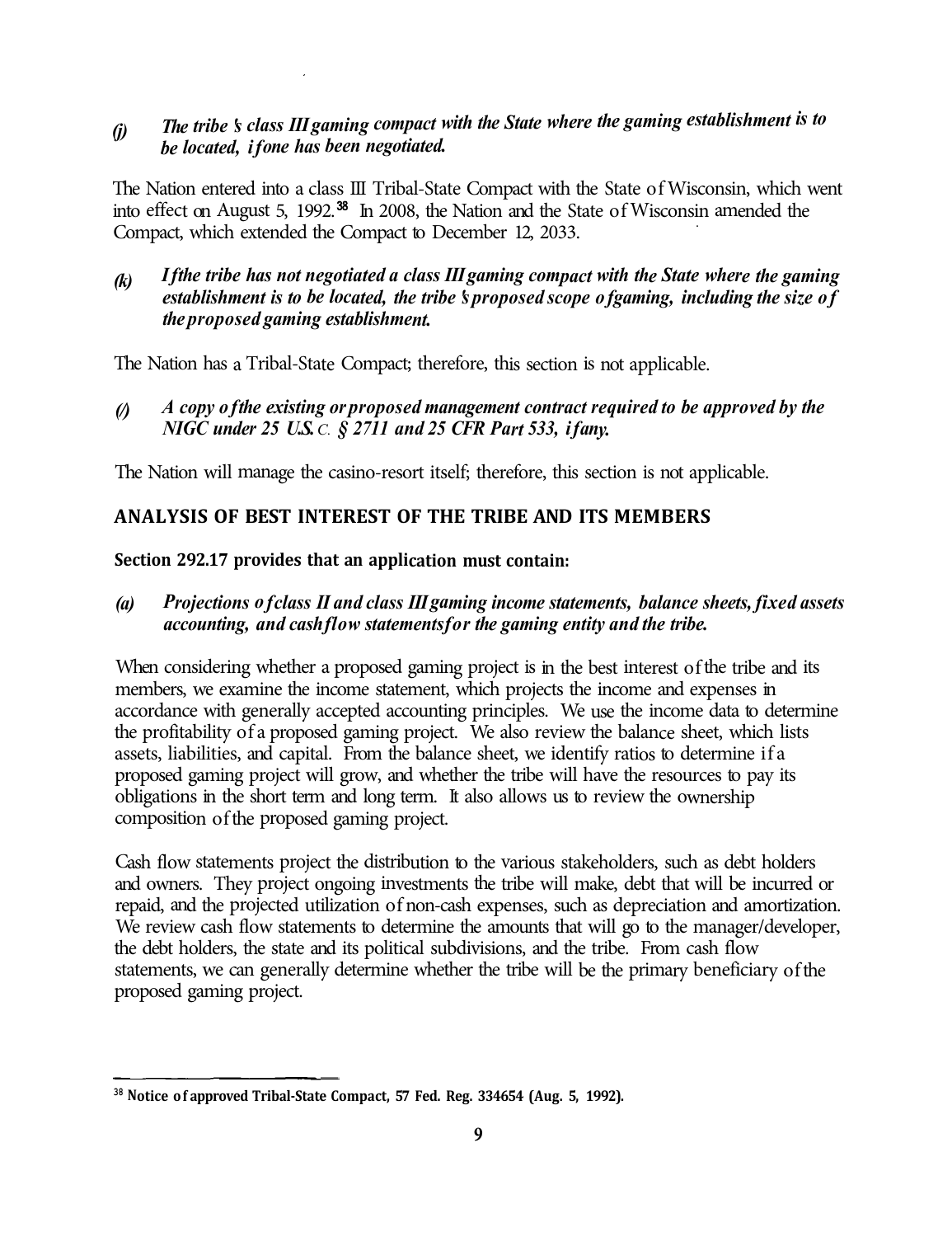Because the financial documents are based on projections rather than actual performance, we examine the financial information to determine whether they are reasonable. This assists us in reaching conclusions that the proposed gaming project will likely perform according to the projections.

#### *Reports*

The Nation submitted a 2012 *Project Plan and Cost Estimate* report (Project Plan)<sup>39</sup> and a 2020 Pro Forma financial statement prepared by the Innovation Group that includes income statement, balance sheet, and statement of cash flow for the first five years of operation.<sup>40</sup>

The Innovation Group prepared an analysis of the economic impact of the Proposed Project in the 2018 *Market and Impact Assessment for Retail, Gaming, and Waterpark Hotel Development:*  **Beloit, Wisconsin** (Economic Impact Analysis).<sup>41</sup> The Economic Impact Analysis analyzed the local gaming market and expected impacts to the local economy and the Nation from construction of the Proposed Project and its subsequent operation.

The Project Plan and the Economic Impact Analysis used certain assumptions. The new casinoresort will be a high-quality facility comparable to other casino-resorts in the Chicago market. The casino would have 2,200 gaming machines and 50 table games. The 300-room hotel and other amenities would be of a similar quality, design, and service as competing facilities. The Pro Forma financial statements rely on expected visitation rates and the win-per-visit identified in the Economic Impact Analysis. We find these to be reasonable by industry standards and market research.

#### *Analysis*

The Economic Impact Analysis and the Pro Forma financial statement estimate that the Proposed Project will cost between \$405.5 and \$416.4 million to construct.<sup>42</sup> The Pro Forma anticipates that the Nation will obtain a loan of \$312.3 million, representing a 75/25 debt-to-equity ratio.<sup>43</sup> Based on that debt-to-equity ratio, the Pro Forma anticipates a loan term of 15 years with interest rates ranging from 8 percent to 12 percent.<sup>44</sup> The cash flow statement utilizes a 15-year term and 10 percent interest rate. <sup>45</sup>

<sup>39</sup> Ho-Chunk Nation Department of Business, *Ho-Chunk Gaming* - *Beloit Project Plan and Cost Estimate* (March 2012) [hereinafter Project Plan], in Nation's Application, Tab 2. This document contains trade secrets financial information, is marked confidential, and submitted to the Department with an expectation of confidentiality. This information is protected from release to third parties without the consent of the Nation (5 U.S.C § 552(b)(4)). 40 The Innovation Group, *Ho-Chunk Beloit Casino Pro Forma Financial Statements* (March 2020) [hereinafter Pro Forma].

**<sup>41</sup>**The Innovation Group, *Market and Impact Assessment/or Retail, Gaming, and Waterpark Hotel Development: Beloit, Wisconsin* (June 2018) [hereinafter Economic Impact Analysis]

<sup>42</sup> Pro Forma at 5; Economic Impact Analysis at 59.

**<sup>43</sup>** Pro Forma at 5.

**<sup>44</sup> /dat 6.** 

**<sup>45</sup>/dat 7.**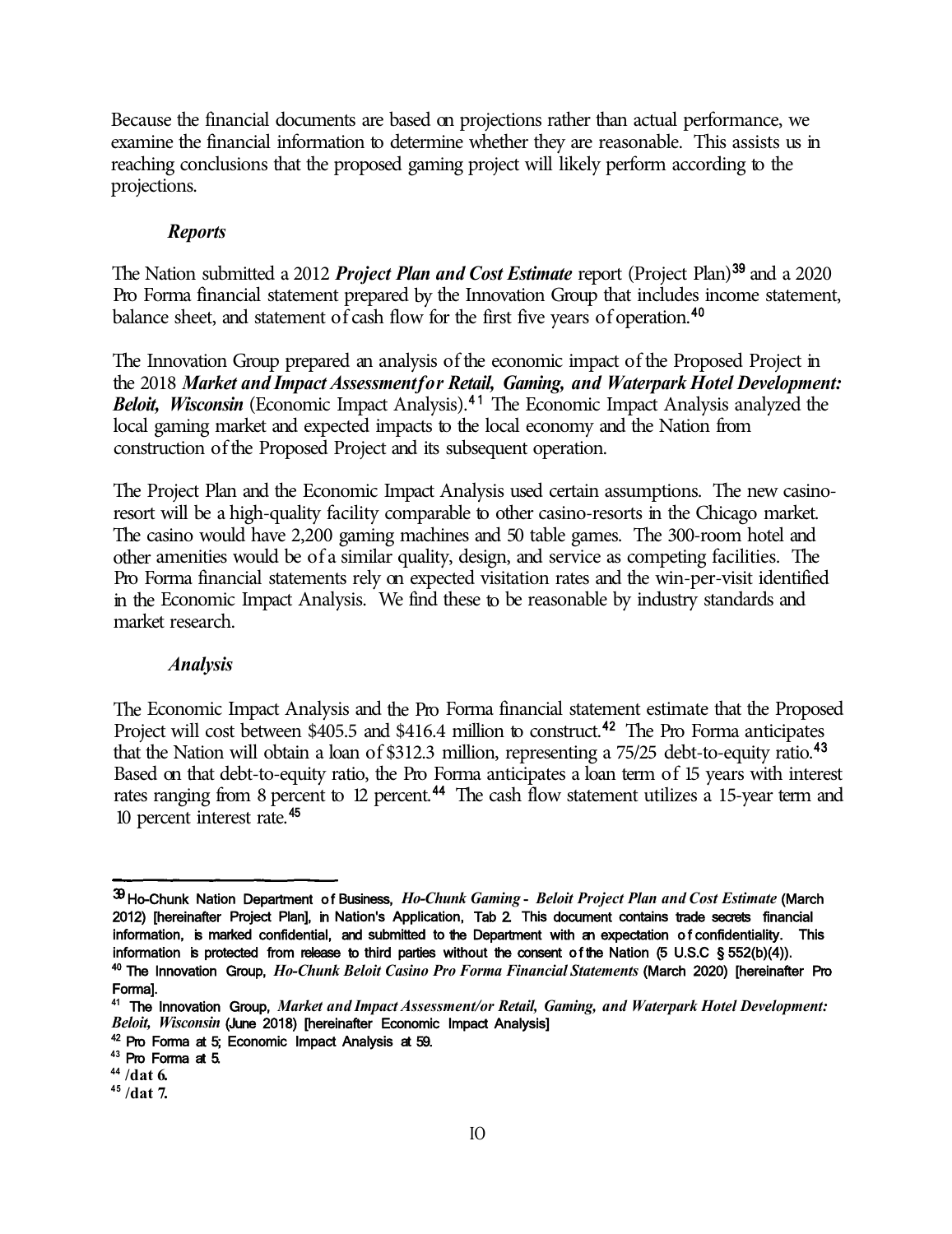The Proposed Project is expected to capture nearly 3 million gaming visits per year or approximately 9 percent of the gaming market.<sup>46</sup> The Pro Forma estimates the net revenue from the casino-resort and water park to be \$282.8 million in the first year of operation in 2021.<sup>47</sup> Retail sales from the adjacent retail development is projected to produce an additional \$60.5 million.<sup>48</sup>

We find that the financial projections are reasonable, and indicate that the Proposed Project would provide much-needed revenue for the Nation.

#### *(b) Projected tribal employment, job training, and career development*

The Proposed Project is expected to create 2,595 direct construction jobs, 1,985 direct operational jobs for the casino-resort and the retail operations.<sup>49</sup> The Nation expects that tribal members employed at the Proposed Project will either live in the surrounding community or commute.<sup>50</sup>

Federal census data for the general population in the Beloit region showed that only 29.7 percent of workers living in the City of Beloit work there, with more than 70 percent commuting out to other areas or working remotely for businesses located elsewhere.<sup>51</sup> Of those commuter residents, 60 percent work in other areas of Rock County and Winnebago County, Illinois. Similarly, 70 percent of the 15,671 jobs in the City of Beloit are occupied by workers living outside of the city limits, with two-thirds living in other areas of Rock and Winnebago Counties.

The Nation expects that there will be a variety of employment opportunities for tribal members at the Proposed Project. Positions will be available in purchasing, accounting, supervision, building and crowd safety, security, facility management, human resources, warehousing, office administration, computer programming, marketing, and supporting occupations.**<sup>52</sup>**The Nation reports that top management at its facilities is composed of tribal members who have typically worked their way up through lower level and management positions, and now have considerable and broad experience. Staffing of a casino-resort requires a wide variety of skill levels, from wait staff and janitors to supervisors, managers, auditors, and executives. The average total employee compensation, including tips, taxes, and benefits at the Proposed Project is estimated to be approximately \$48,000 per employee. **<sup>53</sup>**

- **50 Nation's Application at 21.**
- <sup>51</sup>**Economic Impact Analysis at 74.**
- **52 Nation's Application at 21.**

**<sup>46</sup>Economic Impact Analysis at 3 I. 47 Pro Forma at 4.** 

**<sup>48</sup>***Id* **at 47. 49 Economic Impact Analysis at 53, 61.** 

**<sup>53</sup> FEIS, Vol. I, Response to Comments at 3-15.**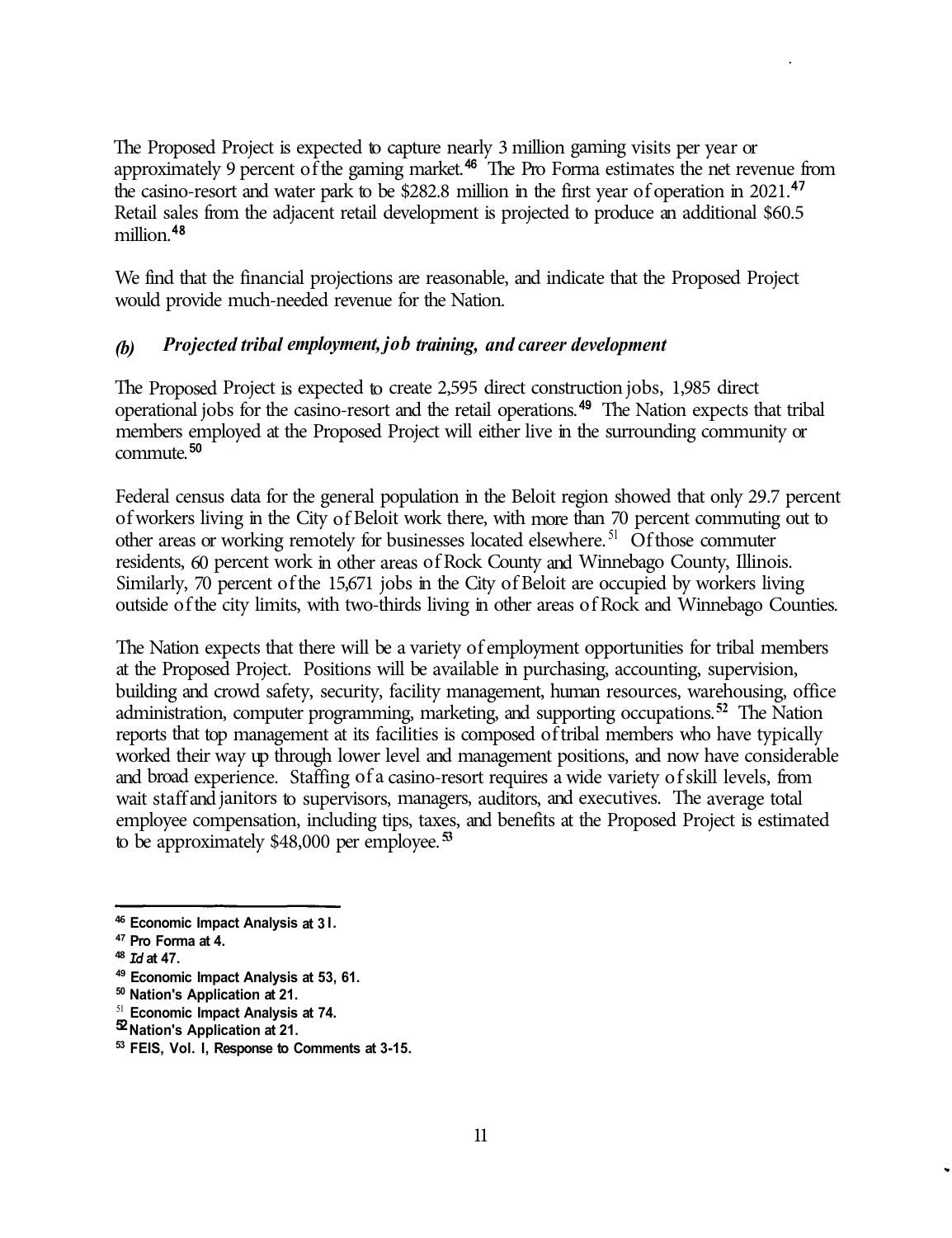With increased revenue, the Nation would offer training programs to assist tribal members.<sup>54</sup> The Nation would use revenue from the Proposed Project to develop small business incubators, adult and vocational training programs, and skilled trade apprenticeship centers. A new training center would include offices of the Nation's Department of Labor, Personnel/Human Resource Training, and all other training and development programs. The Proposed Project would also create additional jobs within the Nation's administration including the Gaming Commission, the business department, and general administration. The revenue generated from the Beloit facility would allow the Nation to expand its governmental services and create additional jobs in social services, language and cultural programs, educational facilities, and community centers.

We find that the Proposed Project will create meaningful employment opportunities and increased opportunities for job training and career development for tribal members.

## *(c) Projected benefits to the tribe and its members from tourism*

The Beloit region draws large numbers of tourists and generates significant tourist spending. For example, the Beloit area draws approximately 6,000 yearly visitors to the Beloit International Film Festival, 5,500 weekly visitors during the summer to open-air farmers markets, and additional tourists to the numerous music and food festivals.<sup> $55$ </sup> The tourism industry in Rock County generated \$384.3 million in sales in 2016. Rock County's visitor spending increased by 6.64 percent (the second highest mark among Wisconsin counties) since 2015.

The Nation intends the Proposed Project to be a destination resort. The Economic Impact Analysis estimates that visits to the casino, hotel, waterpark, and convention center would be approximately 3 million per year plus more than 73,000 shopping visits.<sup>56</sup>

We find that tourism to the Beloit region will benefit the Nation by increasing the number of potential patrons. In addition, the Proposed Project will draw additional patrons to the region.

## *(d) Projected benefits to the tribe and its members from the proposed uses of the increased tribal income*

Income from the Proposed Project would create stability for current and future members by providing critically needed revenue for governmental services. The Nation intends to use income from the Proposed Project to provide a variety of governmental programs for its members including land management, housing, health care and family services, education, job training, and employment programs.

<sup>54</sup>**Needs Report at 41-43.** 

**ss Economic Impact Analysis at 16.** 

**<sup>56</sup>***Id.* **at 31, 48.**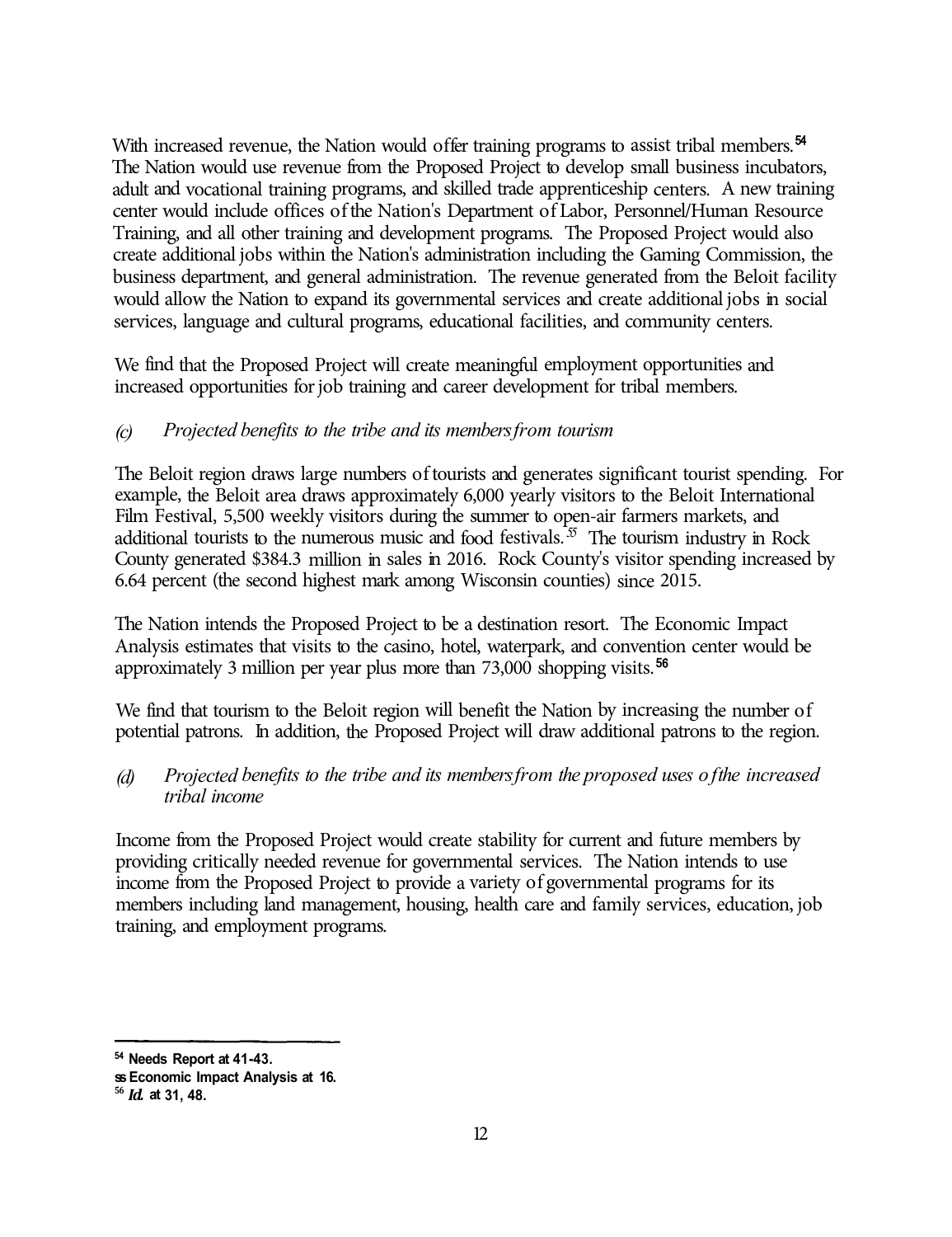## *Land*

The Nation would pursue the following studies and develop long-range plans for land stewardship.

- Land Inventory Study: Define, rate and classify tribal lands using geotechnical reports to identify lands best suited for particular types of industry, residential development, and conservation.
- Gap Analysis: Study socioeconomic conditions in and near tribal lands to identify the types of industry and residential density best suited for specific areas.
- Freight/Traffic Analysis: Study major and minor components of transportation and freight movement in and around tribal lands. <sup>57</sup>

## *Housing*

The Nation would address critical housing needs with additional revenue from the Proposed Project.

- Water quality (\$221,000): Upgrade, repair, or replace non-functional housing water systems. Hire a water quality specialist for an additional salary of \$60,000/year to develop federally approved water quality standards.
- Mold remediation (\$190,000): Remediate six homes needing \$1,000 or less in repairs, seven needing \$1,000 to \$5,000 in repairs, and six homes needing over \$5,000 in repairs.**<sup>58</sup>**

## *Health Care and Family Services*

The Nation would expand its existing health care facilities and hire more health professionals, counselors, technicians, and support staff.

- Expansion of the Ho-Chunk Healthcare Center (\$1.2 million): Expand the pharmacy, and add other patient services such as physical therapy, chiropractic services and speech therapy. Construct a facility to meet the health needs of Black River Falls tribal members.
- Health and Nutrition (\$1.2 million): Construct community facilities that provide exercise areas and classrooms. Develop programs to encourage the production and distribution of locally grown produce by adding community gardens, purchasing produce from the Community Sharing Agriculture Program, adding farmers markets, and developing a Tribal Agriculture Program.
- Social Services (\$600,000): Provide additional funding for the Tribal Child and Family Services Placement Assistance Program.

**<sup>57</sup>**Needs Report at 23.

**<sup>58</sup>***Id.* at 37-38.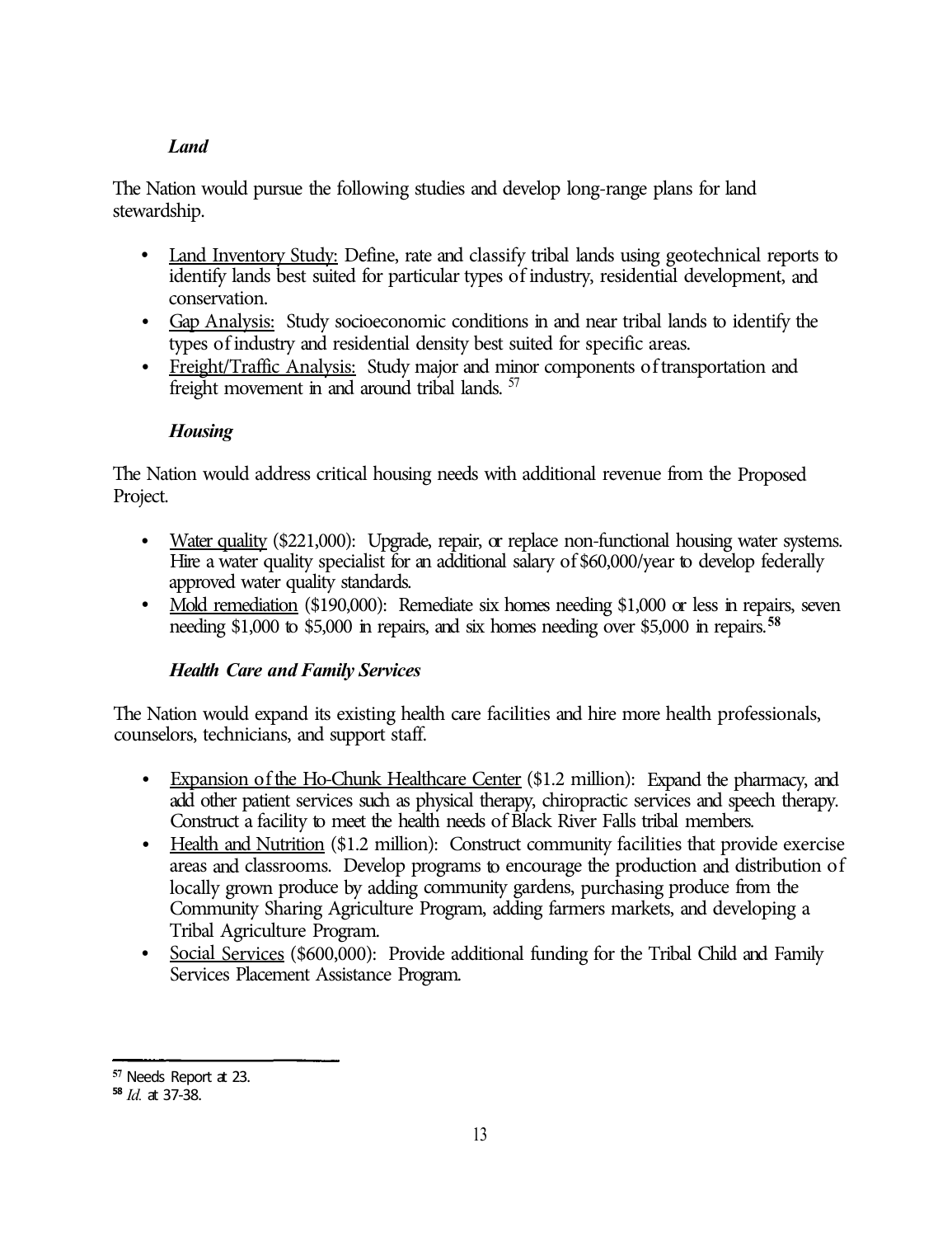- Air Monitoring Program (\$210,000): Add two additional ambient air-monitoring stations to monitor air quality from the increase of sand mining near tribal lands. Add ozone monitoring at the existing stations.
- Public Health Accreditation (\$60,000): Hire a preparedness coordinator to secure public health accreditation for the Community Health and Environmental Health Program.**<sup>59</sup>**

## *Education*

The Nation would expand its existing educational programs.

- Develop a Hoocak Language Immersion School for Pre K Grade 5 (\$1.5 million/year): Facilitate language revitalization though a tribal immersion school to keep the Ho-Chunk language alive. Fund certification programs in the Hoocak language, renovate buildings, develop the curriculum, and ensure the school complies with state education laws.
- Eight additional Ho-Chunk Language Teachers (\$320,000/year): Add new teachers to the Head Start and Immersion programs.
- New school playground equipment (\$50,000): Purchase playground equipment for the Nekoosa and Tomah Head Start Centers and the Ho-Chunk Ee Cooni Learning Center.
- Additional funding for Pre K Grade 12 Educational Grant Program (\$500,000): Provide additional funding to address the waitlist for grants.
- Additional funding for Higher Education Scholarship Program (\$200,000): Provide additional funding to address the waitlist for scholarships.
- Childcare for students with children (\$260,000): Provide long-term childcare assistance for post-secondary students.
- Acquire the Children's Learning Village Montessori Academy (\$700,000/year): Acquire the not-for-profit Children's Learning Village Montessori Academy to serve the 50 enrolled Ho-Chunk children and children of the Nation's employees. Provide additional teaching locations for Hoocak language instructors.
- Technical Improvements and Equipment (\$120,000): Develop a database to keep records of students, programs, and outcomes. Upgrade technical support for web communication with students and families, IT security, server capacity, and video conferencing.
- Community Learning, Enrichment, and Financial Literacy (\$100,000): Offer pre-college, college, and career planning for students. Offer courses and programs in financial literacy, cultural awareness, and diversity.
- Wittenberg Early Childhood Education Center (\$121,700): Provide increased access to educational resources at the Wittenberg District Office. **<sup>60</sup>**

**<sup>59</sup>** *Id* **at 38-39.** 

**<sup>60</sup>Needs Report at 26-30.**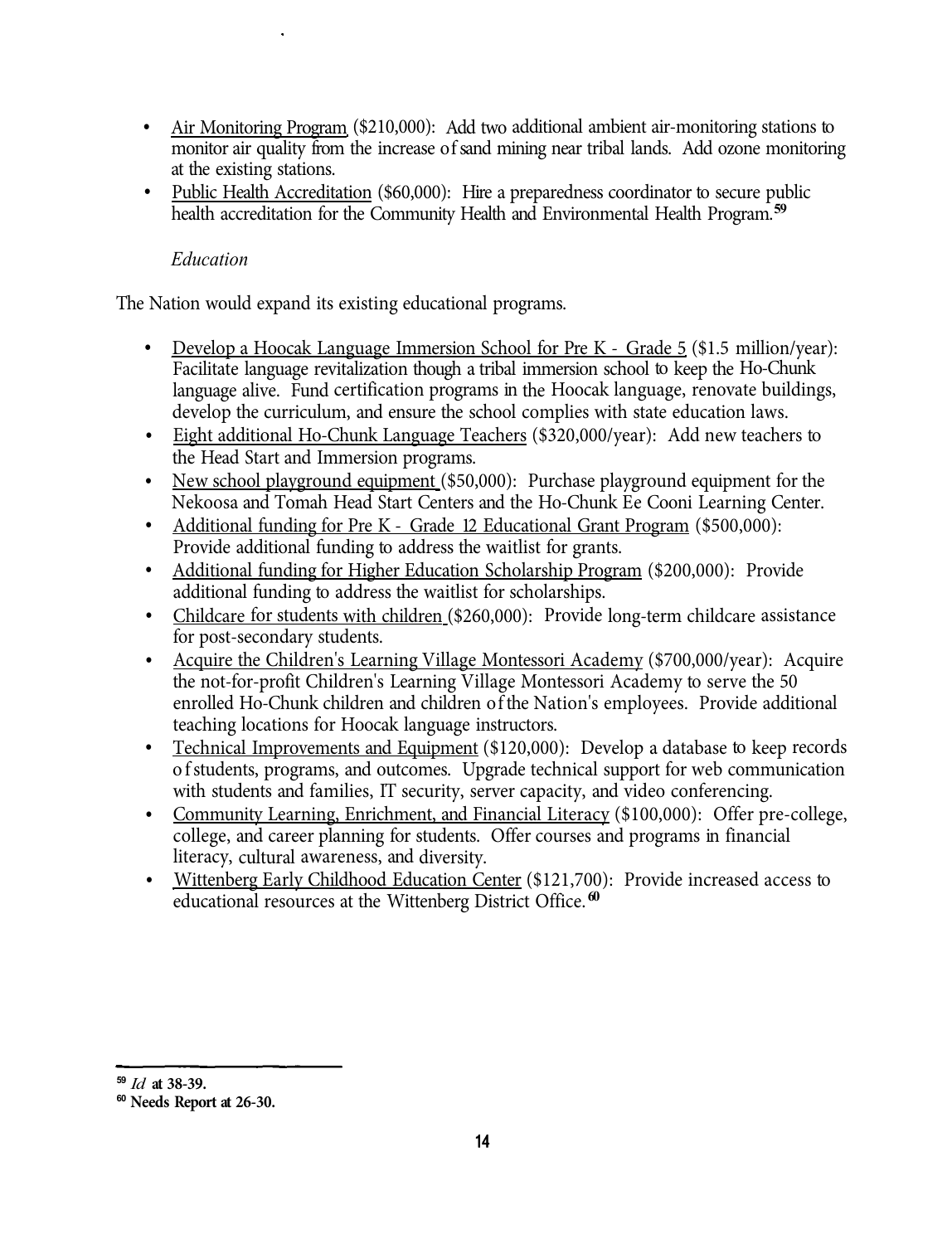## *Employment*

The Nation would implement the following programs to address the Nation's unemployment and underemployment rate.**6 1** 

- Adult Training Program Center (\$1.5 million): Provide educational, technical, and professional growth training programs. Provide classes for supervisory management, customer service, computers, food and beverage service, housekeeping, table games, financial literacy, safety and first aid, forklift and scissor machinery, basic carpentry, and electrical. Provide space for personnel at the Department of Labor, Personnel/Human Resource Training, and other training and development programs.
- Two Economic Development Business Incubators (\$1.6 million): Construct and operate new business incubator centers and provide office space, free accounting services, marketing consultation, and guidance to assist new businesses through their first year of operations.
- Adult Vocational Training Program (\$500,000): Provide the Nation's members with certificates for pharmacy technician, HV AC technician, medical assisting, massage therapy, museum studies, and other certificate programs not eligible for Higher Education assistance.
- Apprenticeship Program (\$3 million): Provide on-the-job training with supplemental instruction.
- The Nation's Police Department (\$2 million initially, \$1 million/year): Create a new satellite office to serve the Nation's scattered land holdings.

## *Administrative Functions*

The Nation would address aging, outdated IT systems, and expand maintenance operations. **<sup>62</sup>**

- Accounting System (\$823,700): Upgrade the IT system to integrate with external programs.
- Treasury System (\$3.3 million): Purchase a new treasury IT system.
- Human Resource Management System (\$2.4 million): Upgrade the system for employee files and hiring data for the tribal government and businesses.
- Community Center Operations and Maintenance (\$7.2 million): Improve operation and maintenance at the Nation's satellite offices.
- Technology Infrastructure (\$5.6 million): Upgrade the aging server and related IT programs.

We find that the Nation will use the increased income from the Proposed Project to address many pressing tribal needs.

 $\frac{61}{2}$  Needs Report at 39-43.

<sup>62</sup>*Id.* at 43-45.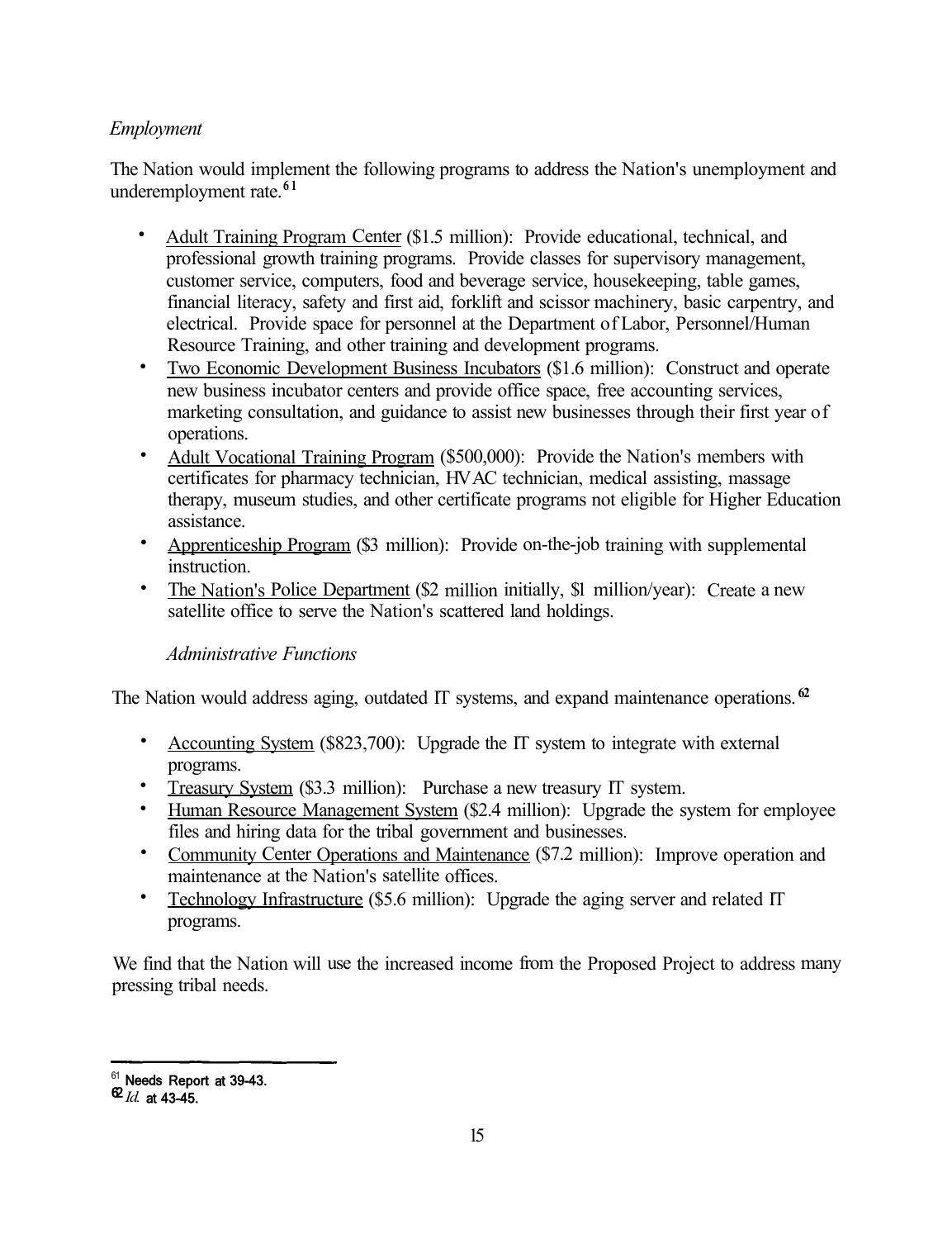## *(e) Projected benefits to the relationship between the tribe and non-Indian communities*

The Proposed Project will enhance the relationship between the Tribe and the local non-Indian Community. The Tribe has a strong relationship with the City of Beloit and Rock County.63 The Nation also has the support of local business and tourism organizations.64 In addition, the Nation has the support of the federal congressional delegation and representatives of the Wisconsin legislature.<sup>65</sup>

Intergovernmental Agreement (IGA).<sup>66</sup> The IGA acknowledges that the Proposed Project.<sup>67</sup> In addition, the Village of Rockton Board of Trustees and the South Beloit The Nation established a framework for future cooperation with Beloit and Rock County. In 2012, the Nation, Rock County, and the City of Beloit entered into an Project will benefit the City, County, area residents, and the Nation and its tribal members by providing increased revenue, economic development, and employment opportunities. The City of Beloit adopted a resolution of support for the Proposed City Council adopted resolutions in support of the Proposed Project.<sup>68</sup>

We find that the Proposed Project has enhanced and will continue to enhance the Nation's relationship with the local non-Indian communities.

**<sup>63</sup>***See e.g.,* Letter to Tara Sweeney, Assistant Secretary - Indian Affairs, from Lori S. Curtis Luther, Beloit City Manager (Jan. 27, 2020); letter to Russel Baker, Midwest Regional Office, Bureau of Indian Affairs, from Mark A. Freitag, City Manager, City of Janesville (April 22, 2019).

**<sup>64</sup>***See e.g.,* Letter to Tara Sweeney, Assistant Secretary - Indian Affairs, from Andrew Janke, Greater Beloit Economic Development Corporation (Jan. 28, 2020); letter to Bureau of Indian Affairs, from Celestino Ruffini, Executive Director, Visit Beloit (Nov. 27, 2017).

**<sup>65</sup>***See e.g.,* Letter to Ryan Zinke, Secretary of the Interior, from Senator Tammy Baldwin, Representatives Ron Kind, Gwen Moore, Mark Pocan ((Sept. 20, 2017); letter to David Bernhardt, Secretary of the Interior, from Senator Ron Johnson (Nov. 27, 2019); letter to Tara Sweeney, Assistant Secretary - Indian Affairs, from Amy Loudenbeck, Wisconsin Assembly, Dist. 31 (Aug. 16, 2018).

 $66$  Ho-Chunk Nation, City of Beloit, and Rock County, Intergovernmental Agreement (March 9, 2012) [hereinafter IGA], in FEIS, Appendix C. The parties extended the term of the IGA with amendments to the IGA in 2015 and 2018.

**<sup>67</sup>***See* Resolution of the Beloit City Counsel in Support of Beloit Class III Gaming Facility and the Ho-Chunk Nation's Federal Trust Application (March 5, 2012), in Nation's Application, Tab 7.

<sup>68</sup>*See* Resolution No. 2012-102, A Resolution by the Village of Rockton Board of Trustees in Support of Beloit Class Ill Gaming Facility and the Ho-Chunk Nation's Federal Trust Application (March 19, 2012); Resolution No. 5578, Resolution of the South Beloit City Council in Support of Beloit Class III Gaming Facility and the Ho-Chunk Nation's Federal Trust Application (March 19, 2012), Id.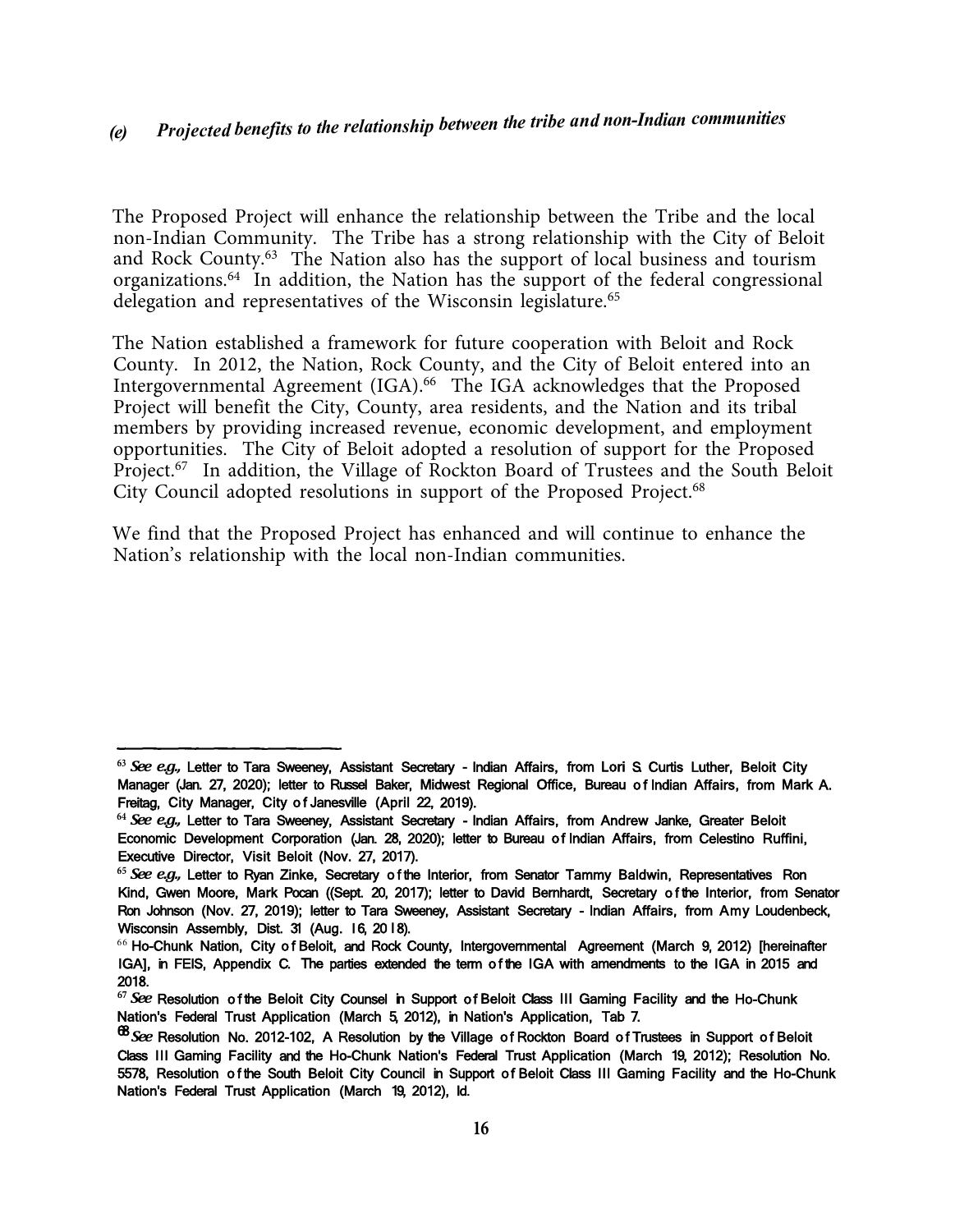# *Possible adverse impacts on the tribe and its members and plans for addressing those (I) impacts*

The Nation did not identify adverse impacts to itself or its members from the Proposed Project.<sup>69</sup>

We find that there are no appreciable adverse impacts on the tribe and its members to be expected from the Proposed Project.

## *(g) Distance of the land from the location where the tribe maintains core governmental functions.*

The City of Beloit is located in southern Wisconsin, where it borders the Illinois state line.<sup>70</sup> The Beloit Site is located approximately 175 miles from the Nation's official seat in Black River Falls, and approximately 40 miles from the nearest Ho-Chunk reservation land in Madison, Wisconsin. The Nation maintains governmental offices in Madison to service over 300 members located in or near Dane County.

## *(h) Evidence that the tribe owns the land in fee or holds an option to acquire the land at the sole discretion of the tribe, or holds other contractual rights lo cause the lands to be transferred from a third party to the tribe or directly to the United States.*

The Nation purchased the Beloit Site in fee-simple in 2009, as shown by the Warranty Deed of Conveyance between Beloit Properties, LLC, and the Ho-Chunk Nation. **7 1** 

## *(i) Evidence of significant historical connections, if any, to the land.*

The Department's regulations require the Secretary to weigh the existence of a historical connection between an applicant tribe and its proposed gaming site as a factor in determining whether gaming on the proposed site would be in the best interest of the tribe and its members.<sup>72</sup>

The Nation has a long history in the areas near the Proposed Project, particularly near the Rock River in Wisconsin. The earliest historical record of the Ho-Chunk presence near the Rock River is a 1738 recorded speech by a Ho-Chunk speaker to Paul Marin, a fur trader and military leader in Wisconsin in the l 720-l 730s, reporting that the Ho-Chunk left the Rock River because of fear of attack by other tribes.<sup>73</sup> A 1742 record from a French/Native council records a Ho-Chunk speaker stating that half of his village is located near the Rock River.<sup>74</sup> The first recorded

**<sup>69</sup>The Nation's Application at 25.** 

**<sup>70</sup>Acting Regional Director's Findings of Fact at 8.** 

*<sup>11</sup>See* **Nation's Application, Tab 4.** 

**<sup>72</sup>Section 292.17(i) does not require an applicant tribe to demonstrate an aboriginal, cultural, or historical connection to the land in order to receive a positive Secretarial Determination.** 

<sup>&</sup>lt;sup>13</sup> Ho-Chunk Aboriginal and Historical Homelands: Rock River, Wisconsin, ca 1650-/895, Howell and Gilmore **(2005) at 12, in the Nation's Application, Tab 8.**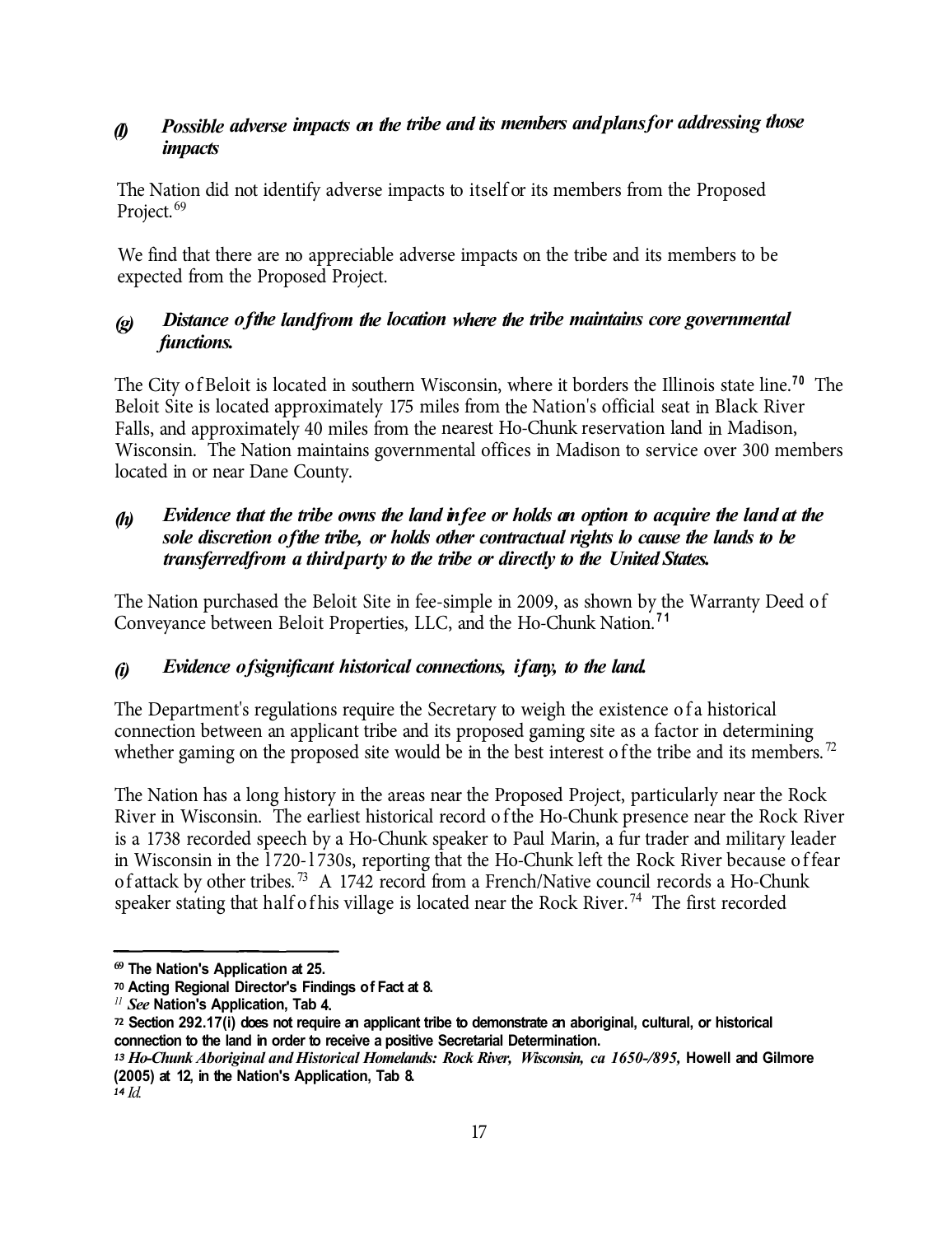contact between the newly formed United States and the Ho-Chunk consists of a 1778 letter of Alliance and Friendship written by Colonel George Rogers Clay to Chourachon, described as a Chief of the Ho-Chunk and his Nation living near the Rock River. <sup>75</sup>

Research suggests that by 1829 there were 36 Ho-Chunk villages including several in the general region of the study area.<sup>56</sup> Research also shows a Ho-Chunk village called "Kickunk" at presentday Beloit in 1810. A map prepared by researchers identifying 1830 settlements shows two Ho-Chunk villages near Beloit, "Kechank" and "Standing Post." Researchers have concluded that a large Ho-Chunk settlement existed at the east bank of the Rock River just south of what is now the Beloit College campus. Known variously as "Turtle Village" or "Turtle Creek," one scholar wrote that this was the village of "Kichunck" as known by the Ho-Chunk. This research shows that the Ho-Chunk occupied the Beloit region during the early American period and their settlements extended over a large territory prior to their cession of lands to the United States.

We find that the research shows that the Nation has a significant historical connection to the land near the Proposed Project.

*(j) Any other information that may provide a basis for a Secretarial Determination that the gaming establishment would be in the best interest of the tribe and its members, including copies of any: (1) Consulting agreements relating to the proposed gaming establishment; (2) Financial and loan agreements relating to the proposed gaming establishment; and (3) Other agreements relative to the purchase, acquisition, construction, or financing of the proposed gaming establishment, or the acquisition of the land where the gaming establishment will be located*

The Nation owns the Site in fee and intends to manage and operate the Proposed Project itself. **<sup>77</sup>**

The Nation will be financing the cost of planning, design, construction, equipping, and furnishing the gaming facility, hotel, convention center, and waterpark. Prior to entering into any financial agreements, the Nation will consult a financial advisor to review the scope of the project, projections, and risk assessment. The Nation already has consulting agreements for public relations, financial advice, a market study, application assistance, and legal assistance. Future consulting agreements will include services for planning and design, equipment installation, engineering, purchasing, and construction management.

**<sup>75</sup>***Id.* **at 14.** 

**<sup>76</sup>FEIS § 3.6.2.** 

**<sup>77</sup>Nation's Application at 20, 26.**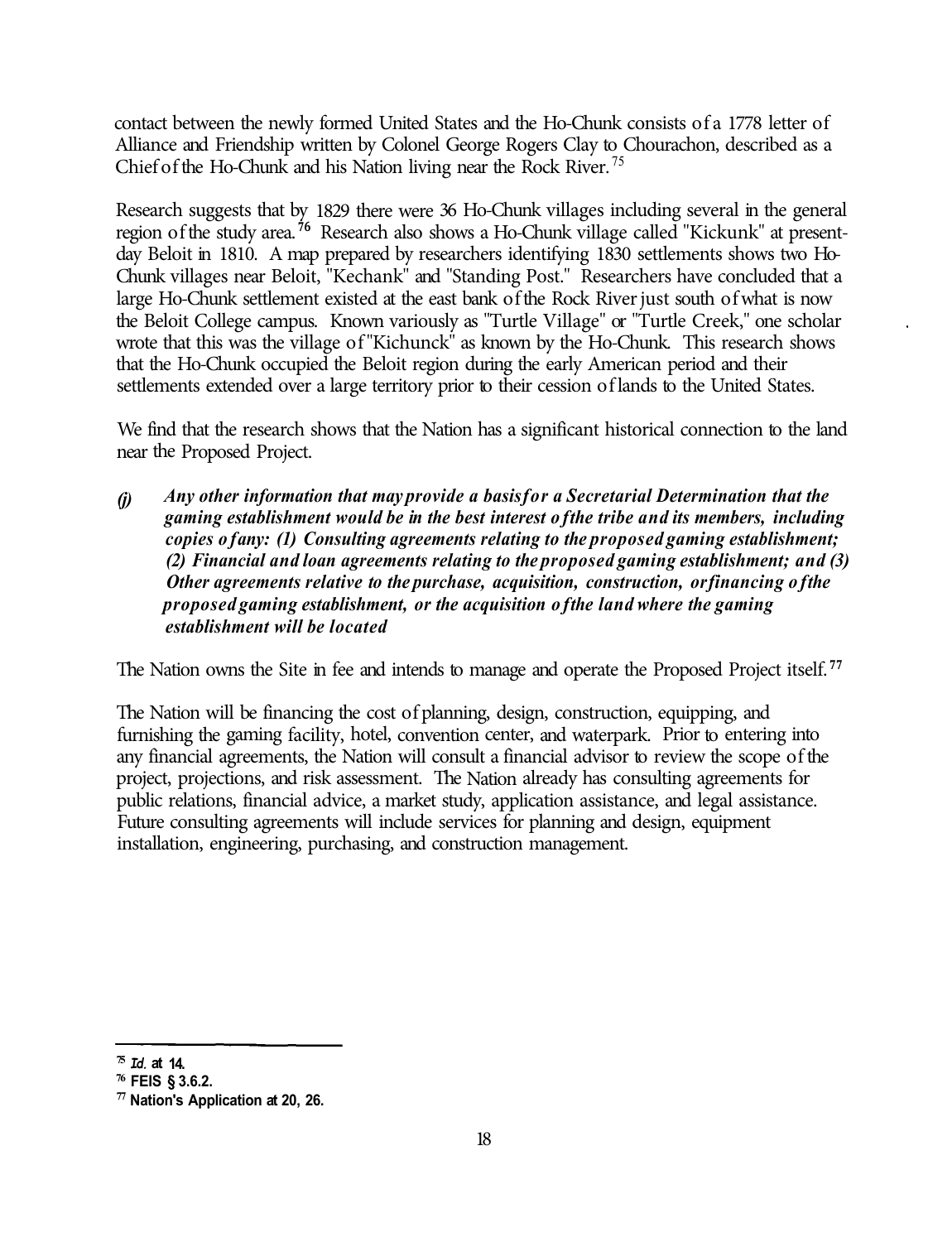#### **Conclusion: Best Interest of the Tribe and its Members**

The record demonstrates that development of the Proposed Project on the Beloit Site will be in the best interest of the Nation and its members. The additional revenue will strengthen the tribal government, and address critical needs of tribal members for housing, health care and family services, education, and employment. The Nation will use the additional revenue from the Proposed Project to provide additional services to its widely separated tribal communities.

We have determined that a gaming establishment on the Beloit Site would be in the best interest of the Nation and its members.

#### **ANALYSIS OF DETRIMENT TO THE SURROUNDING COMMUNITY**

**Section 292.18 provides that to satisfy the requirements of§ 292.16(f), an application must contain the following information on detrimental impacts of the proposed gaming establishment:** 

*(a) Information regarding environmental impacts and plans for mitigating adverse impacts, including an Environmental Assessment (EA), an Environmental Impact Statement (EIS), or other information required by the National Environmental Policy Act (NEPA).* 

The Department prepared an environmental impact statement  $(EIS)^{78}$  to evaluate the potential impacts of gaming at the Beloit Site pursuant to the National Environmental Policy Act (NEPA), 42 U.S.C. *§* 4321 *et seq.* After a thorough analysis, the EIS concluded that gaming at the proposed Beloit Site would not result in significant impacts to land resources, water resources, air quality, biological resources, cultural resources, socioeconomic resources and environmental justice, transportation and circulation, land use, public services and utilities, visual resources, or noise. This finding is discussed in detail in the Final EIS and the Record of Decision (ROD).

#### *Purpose and Need*

The federal proposed actions are 1) the acquisition of the Beloit Site in trust pursuant to the Secretary's authority under Section 5 of the Indian Reorganization Act, 25 U.S.C. *§* 5108, and 2) issuance of a Secretarial Determination to determine whether the Site is eligible for gaming pursuant to the Indian Gaming Regulatory Act (IGRA), 25 U.S.C. § 2719 (b)(l)(A).

The purpose of the Proposed Actions is to facilitate tribal self-sufficiency, self-determination, and economic development. This purpose satisfies the Department's land acquisition policy articulated in the Department's land acquisition regulations at 25 C.F .R. Part 151, and is the principal goal ofIGRA articulated in 25 U.S.C. § 2701.

 $78$  Final Environmental Impact Statement, Beloit Fee-to-Trust and Casino Project (May 2019) [hereinafter FEIS], available at https://www.ho-chunkbeloiteis.com/.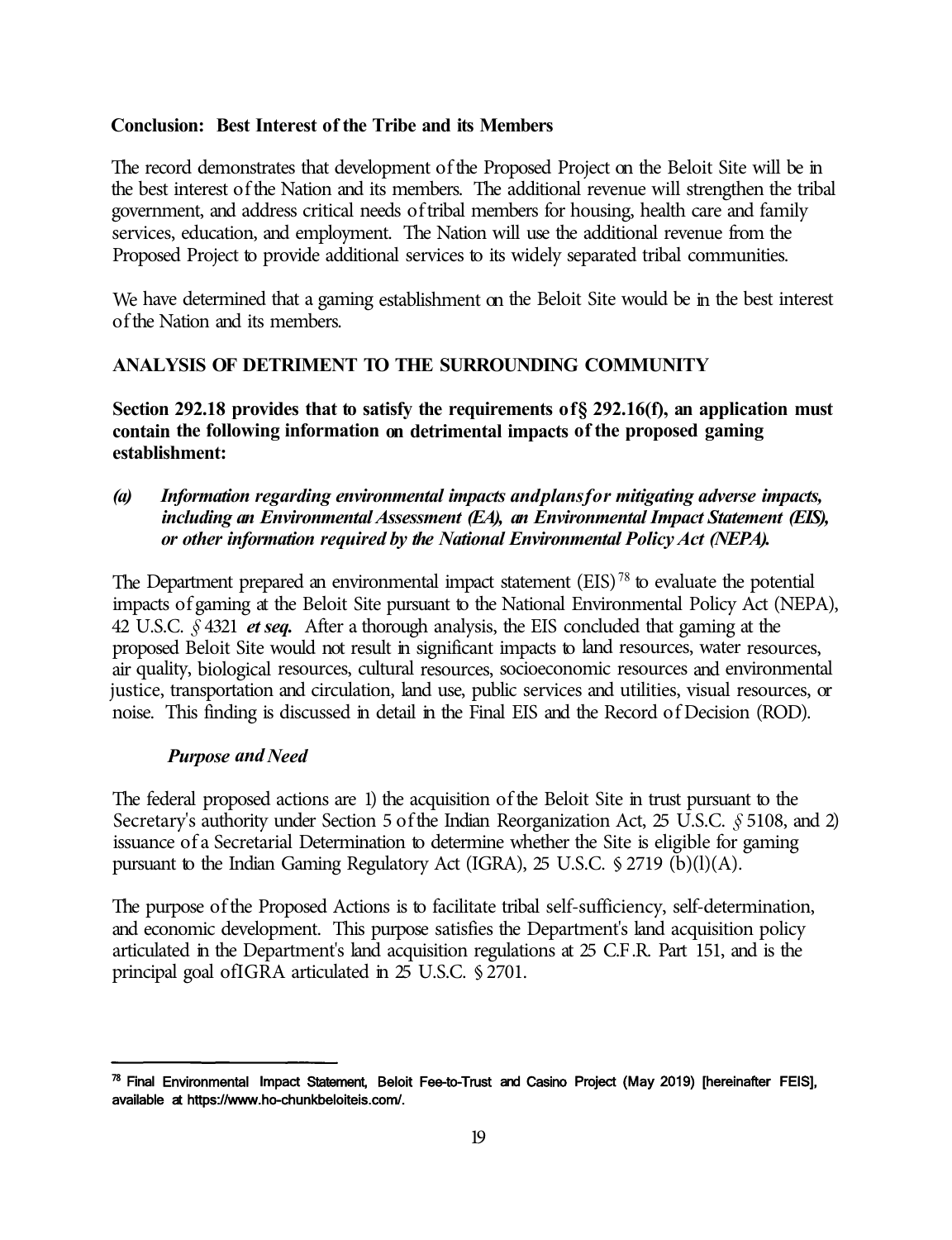#### *Procedural Background*

The BIA published a Notice of Intent (NOI) to prepare an EIS in the *Federal Register*  on November 26, 2012, describing the Proposed Actions, announcing the BIA's intent to prepare an EIS for the Proposed Actions, and inviting public and agency

comments. 79 The BIA also published the NOI in *The Daily News, The Janesville Gazette,* and *The Rockford Register Star.* The BIA held a scoping meeting in the City of Beloit on December 13, 2012. During the NEPA process, the BIA identified and invited five Cooperating Agencies: the Nation, the City of Beloit, Rock County, the U.S. Environmental Protection Agency (EPA), and the Wisconsin Department of Transportation (WisDOT). All accepted the invitation to be a Cooperating Agency, except for Rock County, which declined.

The BIA published the Notice of Availability (NOA) for the Draft EIS in the *Federal Register*  on November 9, 2018, initiating a 45-day public review period.<sup>80</sup> The BIA also published the NOA in *The Daily News, The Janesville Gazette,* and *The Rockford Register Star.* The NOA provided information concerning the Proposed Actions, public comment period, and the time and location of the public hearing where the BIA would receive public comments. The BIA held a public hearing at the Aldrich Middle School in Beloit, Wisconsin, on December 11, 2018.

 *Gazette,* and *The Rockford Register Star.*  The BIA considered public and agency comments on the Draft EIS including those submitted or recorded at the public hearing. The BIA provided responses to the comments in Volume I ofthe Final EIS, and revised relevant information in Volume II of the Final EIS as appropriate to address those comments. The BIA published the NOA for the Final EIS in the *Federal Register*  on May 31, 2019. **8 1** The BIA also published the NOA in *The Daily News, The Janesville* 

The EIS evaluated the following reasonable alternatives and the mandatory No Action Alternative in detail.

Alternative A - Proposed Project: Alternative A includes the transfer into trust of the Beloit Site. The Nation proposes to develop a 139,700-sf casino, 300-room hotel, restaurants, convention center, and waterpark. In addition, the Nation would develop retail outlets and parking on the adjacent 40-acre fee parcel. Alternative A is expected to generate an estimated annual total of approximately 3,421 employment opportunities, including I ,985 direct employment opportunities, 738 indirect employment opportunities, and 699 induced employment opportunities.

Alternative B - Reduced-Intensity Alternative: Alternative B includes the transfer into trust of the Beloit Site and casino development similar to Alternative A, but at a reduced scale. The Nation would only develop parking on the adjacent 40-acre fee parcel. Alternative B does not include a hotel, convention center, waterpark, or retail outlets. Operation of Alternative B would

**<sup>79</sup>77 Fed. Reg.70460 (Nov. 26, 2012).** 

**<sup>80</sup>83 Fed. Reg. 56096 (Nov. 8, 2018).** 

<sup>81</sup>**84 Fed. Reg. 25302 (May 31, 2019).**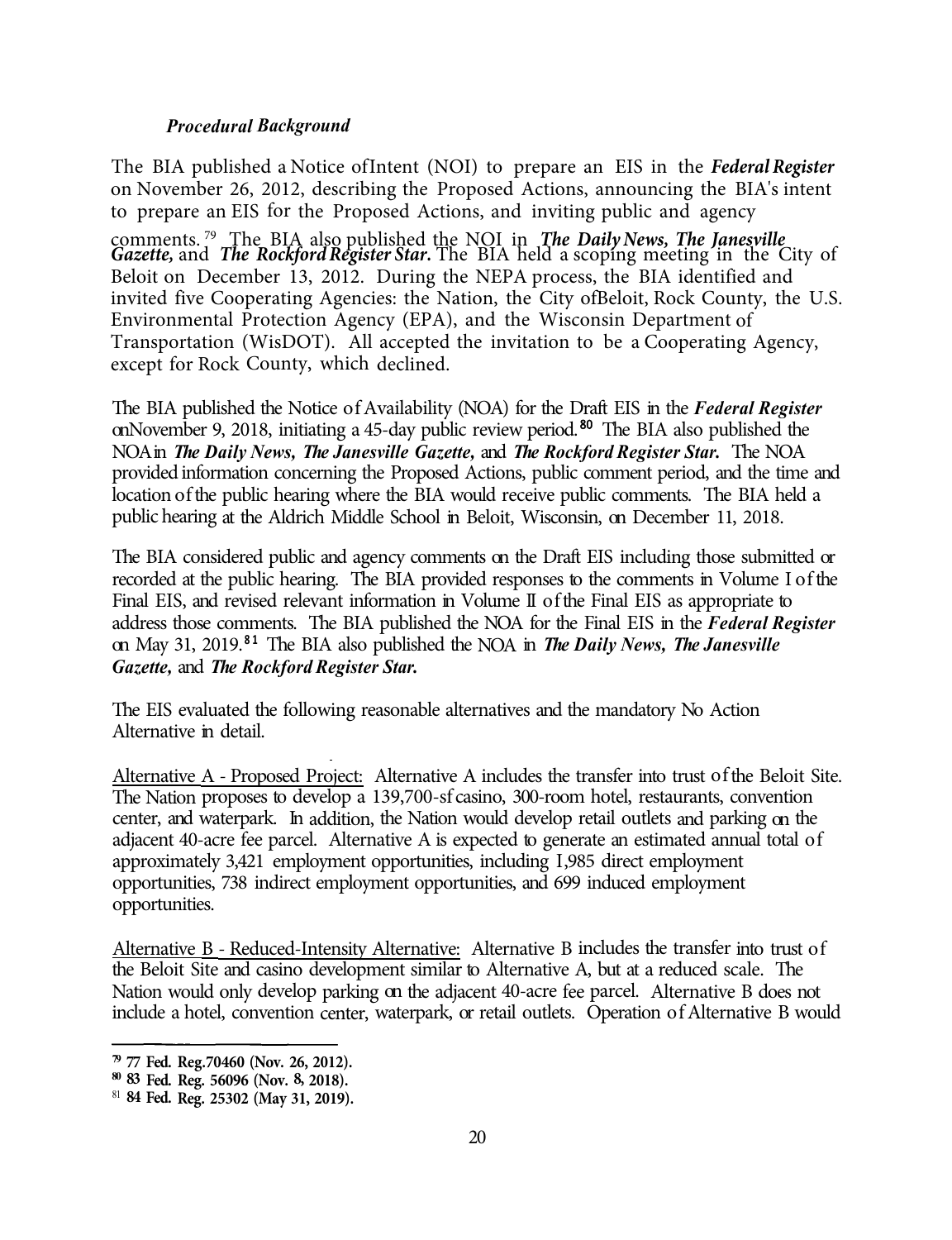generate an estimated annual total of approximately 2,088 employment opportunities, including 1,127 direct employment opportunities, 516 indirect employment opportunities, and 446 induced employment opportunities.

Alternative C -Non-Gaming Retail: Alternative C includes the transfer into trust of the Beloit Site and the development of a 175,000 sf retail development and parking. The Nation would not conduct gaming or develop the adjacent 40-acre fee parcel. Operation of Alternative A would generate an estimated annual total of approximately 316 employment opportunities, including 236 direct employment opportunities, 36 indirect employment opportunities, and 45 induced employment opportunities.

Alternative D - No Action/No Development: Under the No Action Alternative, the Nation would implement none of the development alternatives, and no land would be transferred into trust. The Nation would continue the current agricultural use of the Beloit Site.

## *Selection of Alternative A*

As discussed in more detail in the Final EIS and ROD, the Department determined that Alternative A is the Preferred Alternative because it best meets the purpose and need for the Proposed Actions. The Proposed Project described under Alternative A would provide the Nation with the best opportunity for securing a viable means of attracting and maintaining a long-term, sustainable revenue stream for the tribal government. Under such conditions, the Nation would be better prepared to establish, fund, and maintain governmental programs that offer a wide range of health, education, and welfare services to tribal members, as well as provide the Nation and its members with greater opportunities for employment and economic growth.

The Department identified all practicable means to avoid or minimize environmental harm from the Preferred Alternative. The Best Management Practices (BMPs) are set forth in Section 2.0 of the FEIS, and the mitigation measures are set forth in the Mitigation Monitoring and Enforcement Plan in Attachment 1 of the ROD for the Proposed Project.

## *(b) Anticipated impacts on the social structure, infrastructure, services, housing, community character, and land use patterns of the surrounding community.*

## *Impacts on Social Structure*

Crime (FEIS § 4.7.1): There is a general belief that the introduction of legalized gambling into a community increases crime. However, this argument is based more on anecdotal evidence rather than empirical evidence. Taken as a whole, literature on the relationship between casino gambling and crime rates suggests that communities with casinos are as safe as communities without casinos.

The Proposed Project would introduce a large number of patrons and employees into the community on a daily basis. As a result, criminal incidents would be expected to increase in the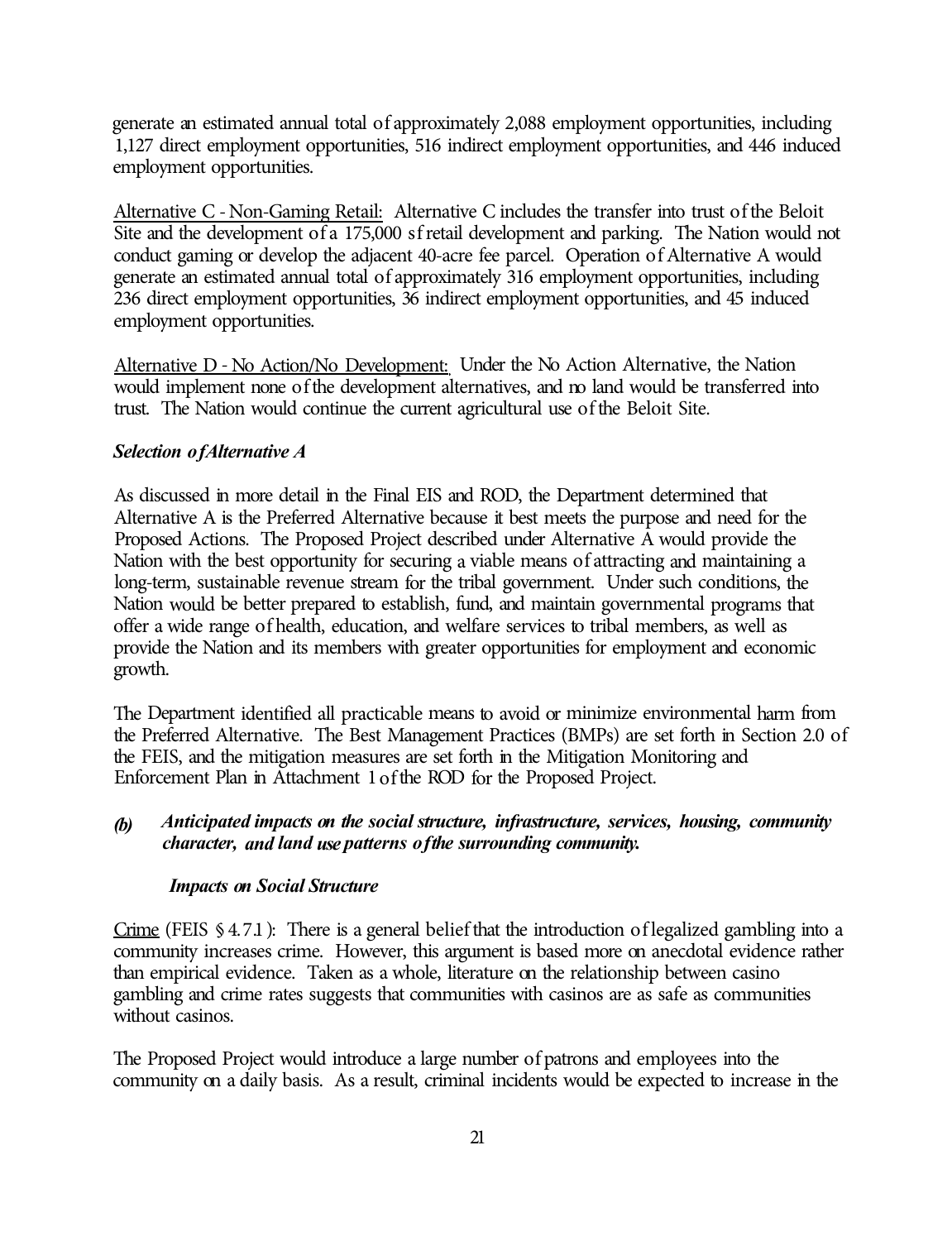area, as with any other development of this size. Pursuant to Section 2.1 of the IGA, the Ci and County will provide municipal services to the Nation, including law enforcement, and will bill the Nation in the same manner as other users of municipal services.

Environmental Justice (FEIS  $\S 4.7.1$ ): The FEIS identified one minority community and no lowincome communities in the vicinity of the Beloit Site. In addition, the Nation is considered a minority community. The Proposed Project would have beneficial impacts to the minority community by creating employment opportunities and related social improvements. Other effects such as traffic, air quality, noise, etc. would be neutral after the implementation of the specific mitigation measures related to these environmental effects. Effects to the Nation are discussed in Section 292.17 above. The Proposed Project would not result in significant environmental justice impacts.

#### *Impacts on infrastructure*

Water Supply (FEIS §§ 4.3, 4.10.1): In accordance with Section 2.0 of the IGA, the Nation will use existing municipal services provided by the City of Beloit and Rock County. A letter from the City dated May 3, 2013, confirms the City's water supply system is capable of accommodating the water needs of the Proposed Project. The City's municipal potable water system will serve the Beloit Site through connections at the Nation's sole cost and expense. Water would be provided by extensions of the City water system at two locations along Willowbrook Road and East Colley Road. The Beloit Water Utility recently completed construction of a new well and reservoir which will enhance the utility's ability to serve its customers. The City rehabilitated another well in 2012 to provide critical system redundancy and assure reliable delivery.

In accordance with Section 2.0 of the IGA, the Nation would pay the current water connection charges and monthly service fees, as well as fund the extension of the City's municipal system to the Beloit Site. This fair share compensation would allow the City to expand its water supply infrastructure as necessary to serve the Proposed Project. The Proposed Project would not result in significant impacts to the water supply.

Transportation Infrastructure and Traffic Volume (FEIS §§ 4.8, 4.10.1, 5.2. 7, Appendix I): The Traffic Impact Analysis (TIA) prepared for the Proposed Project analyzed potential impacts on traffic. Public access to the Proposed Project would be provided via the development of one driveway located along Willowbrook Road and two driveways located along East Colley Road. Improvements to these access points would manage safe ingress and egress of traffic at the Beloit Site. Traffic impacts resulting from the construction activities would be temporary and intermittent in nature and would generally occur during off-peak traffic hours. Increased traffic from operation of the Proposed Project would contribute to unacceptable traffic operations without mitigation. With implementation of mitigation measures, the Proposed Project would not result in significant impacts on traffic and circulation.

Air Quality (FEIS § 4.0): Operation of the Proposed Project would generate mobile emissions from patron, employee, and delivery vehicles, as well as stationary source emissions from combustion of natural gas in boilers and other equipment. Construction of the Proposed Project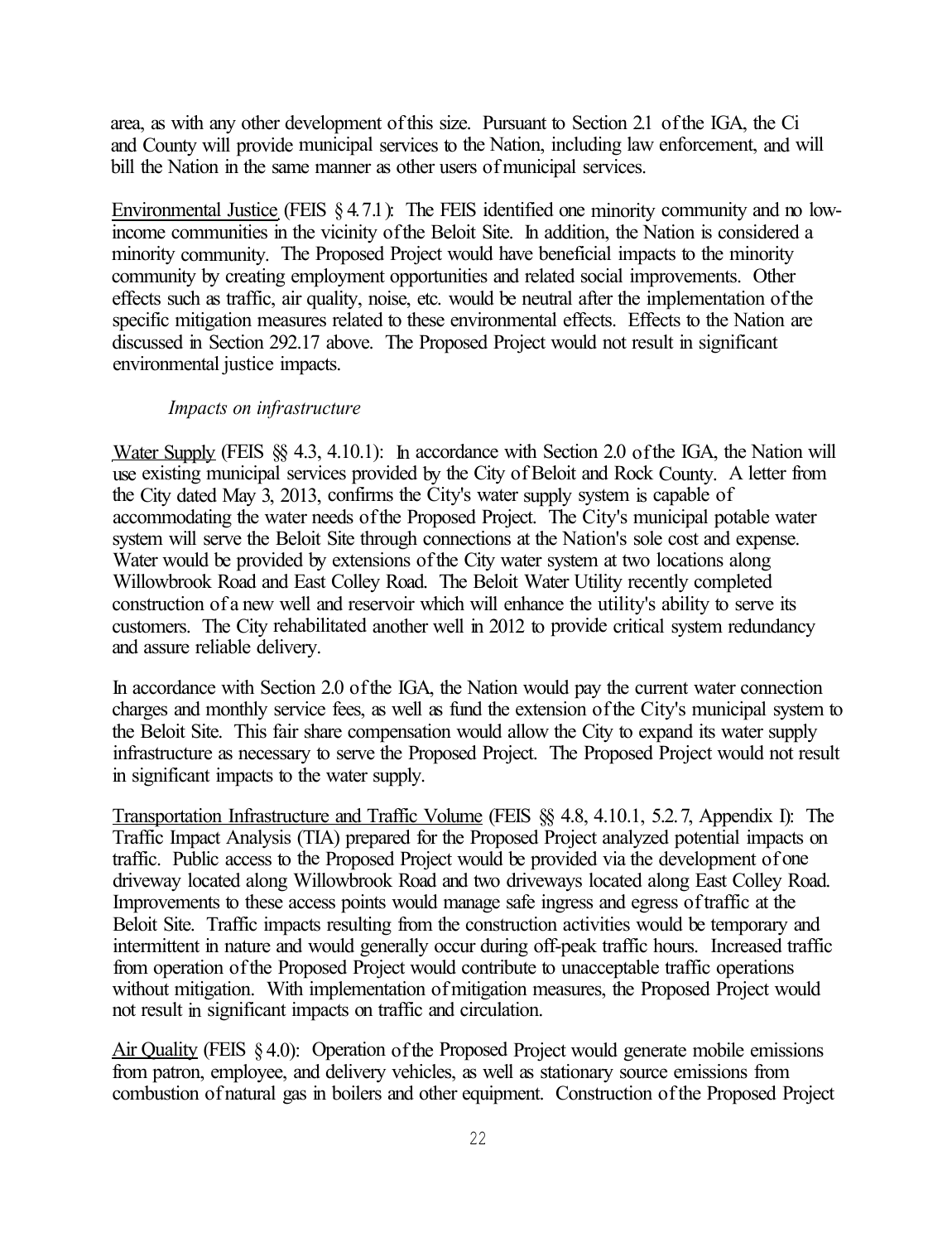would generate air pollutants during construction, although they would not exceed regulatory emissions threshold levels. Mitigation measures would reduce construction emissions. The Proposed Project would not result in significant impacts to air quality.

Solid Waste Service (FEIS § 4.15): The Proposed Project would result in an increase in the generation of solid waste. Waste that cannot be recycled would be disposed of at the City of Janesville Landfill. Solid waste would account for 0.02 percent of City of Janesville Landfill's total capacity. The Proposed Project would not result in significant impacts on solid waste services.

Electricity & Natural Gas (FEIS § 4.10): Alliant Energy would provide electricity and natural gas through nearby connections on Willowbrook Road and East Colley Road, north and west of the Beloit Site. Alliant Energy currently has sufficient capacity to serve the Proposed Project. The Proposed Project would not result in significant impacts to energy or natural gas services.

#### *Impacts on services*

Library Services, Recreation, and Schools (FEIS § 4. 7): A limited number of employees are expected to relocate to the area for employment at the Proposed Project. Effects to area libraries, parks, and schools would not significantly increase the demand on these resources. The Proposed Project would not result in significant impacts to libraries, parks, and schools.

Law Enforcement, Fire Protection, and Emergency Medical Services (FEIS § 4.10.1 ): The Proposed Project would result in an increase in the need for law enforcement. The City of Beloit Police Department is located approximately three miles west of the Proposed Project. The Proposed Project would result in an increase in need for fire protection and emergency response services. The City of Beloit Fire Department is located approximately two miles west of the Proposed Project, and has plans to build a satellite fire station to accommodate the increased demand. Pursuant to Section 2.1 of the IGA, the City and County will provide municipal services to the Nation, and will bill the Nation in the same manner as other users of municipal services. The Proposed Project would not result in significant impacts to law enforcement, fire protection, or emergency medical services.

Housing (FEIS § 4.7): In 2023, there will be an estimated 195,724 housing units in the study area and approximately 10.8 percent of those units will be vacant. The majority of positions at the Proposed Project will be filled by people already living in the region and would, therefore, not require new housing. It is expected that there will be more than enough vacant housing units to support potential impacts to the regional labor market under the Proposed Project. The Proposed Project would not result in significant impacts to the housing supply.

#### *Impacts on community character and land use*

Visual Resources (FES § 4.13.1): The development of the Proposed Project would transform the current agricultural space to an urban appearance. The Proposed Project would not be visually incompatible with land uses currently existing in the immediate vicinity, and would result in a visually cohesive development that may be considered more aesthetically pleasing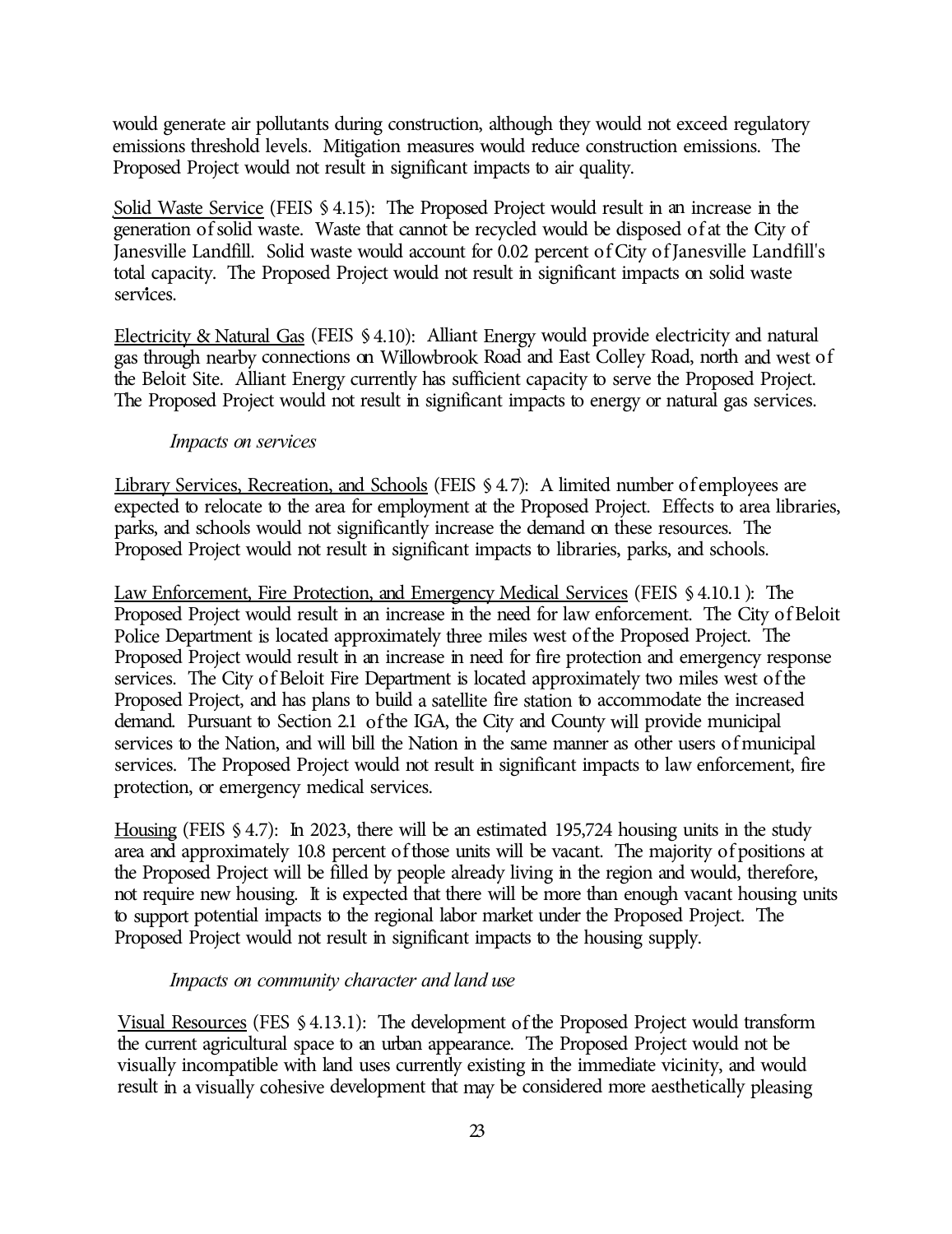than other regional commercial strip development. The design features described in Section 2.0 of the FEIS will minimize potential effects from lighting. Compliance with the City of Beloit's Architectural Review would ensure that the Proposed Project would be consistent with the local community standards and policies established for the area. The Proposed Project would not result in significant impacts to visual resources.

Noise (FEIS §§ 4.11.1, 5.2.10): Grading and construction activities would be intermittent and temporary, but could raise ambient noise levels along local routes. The closest sensitive receptors exposed to potential noise impacts during project construction are private residences located along East Colley Road. The increase in ambient noise levels on area roadways during construction would be less than the FHWA Noise Abatement Criteria for residential and commercial lands. Noise from roof-mounted HV AC equipment would not be audible to nearby sensitive receptors. Noise from loading docks, parking structures, and parking lots would be less than the FHW A Noise Abatement Criteria. The Proposed Project would not result in significant impacts from noise.

Land Use (FEIS § 4.9.1): The Proposed Project is located within the limits of the City of Beloit. The City of Beloit Comprehensive Plan and the City Zoning Ordinance guide development in the City. The Beloit Site is zoned for general manufacturing. The areas surrounding the Beloit Site are a mixture of General Manufacturing, Public Land, and Two-Family Residential. The City designated the Beloit Site as an area of economic development and reclassified it as a Community Commercial land use designation in the 2008 City of Beloit Comprehensive Plan, making the Proposed Project consistent the City's goal of creating an entertainment district including restaurants, a casino, and other related development. The Proposed Project would not disrupt or conflict with neighboring land uses, or prohibit access to neighboring parcels. The Proposed Project would not result in significant impacts to land use.

Agriculture (FEIS § 4.9.1): The local Natural Resources Conservation Service determined that the Beloit Site does not meet the requirements for protection under the Farmland Protection Policy Act. The Proposed Project would not result in significant impacts to agriculture.

Habitat (FEIS § 4.5.1): Development of the Proposed Project will affect approximately 73.5 acres of habitat. None of the habitats affected by the Proposed Project are considered sensitive biological communities. The Proposed Project would not result in significant impacts to habitats.

Special Status Species (FEIS §§ 4.5.1, 5.2.4): The Proposed Project complies with the Endangered Species Act. No federally listed wildlife species occur or have the potential to occur within the Beloit Site. No state listed plants or wildlife species occur or have the potential to occur. The Proposed Project would not result in significant impacts to special status species.

Migratory birds and other birds of prey protected under the Migratory Bird Treaty Act have the potential to nest within and in the vicinity of the Proposed Project. Implementation of mitigation measures including conducting a preconstruction survey prior to construction commencement and establishing buffers if active nests are observed, would reduce the potential for the Proposed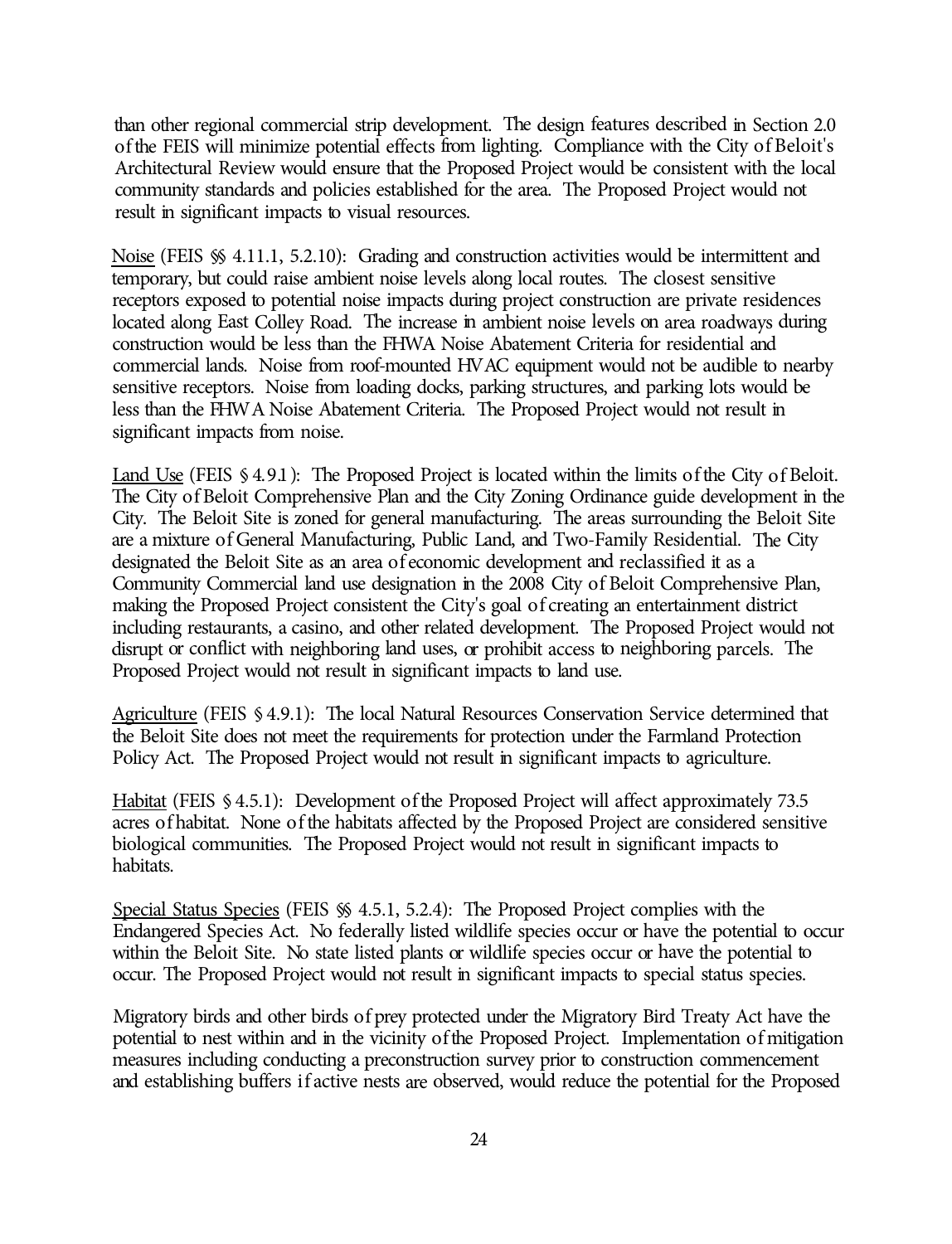Project to significantly adversely affect active nests of migratory birds and other birds of prey. The Proposed Project would not result in significant impacts to migratory birds.

Wetlands and Waters of the U.S. (FEIS  $\%$  4.5.1,5.2.1): There are no wetlands or waterways located within the Beloit Site; therefore, none would be subject to United States Army Corps of Engineers jurisdiction under Section 404 of the Clean Water Act. Implementation of mitigation including erosion and siltation controls around all ground-disturbing activities would ensure that the Proposed Project would not result in significant impacts to Turtle Creek, Springbrook Creek, or federally regulated Waters of the U.S.

Cultural Resources (FEIS §§ 4.6.1, 5.2.5): The Proposed Project complies with Section 106 of the National Historic Preservation Act. An archaeological investigation revealed no previously unrecorded cultural resources. Given the absence of pre-contact or historic properties within the Beloit Site, there would be no direct adverse effects to known properties on the National Register. Mitigation measures will be implemented if previously unknown cultural resources are encountered during ground-disturbing activities. The Proposed Project would not result in significant impacts to cultural resources.

Hazardous Materials (FEIS  $\%$  4.12.1, 5.2.11): There are no reported instances of contamination within the Beloit Site. The BMPs would minimize or eliminate adverse effects from undiscovered contaminates. Typical construction-related BMPs would limit and eliminate the effect of accidental releases from construction vehicles and accidental spills of construction materials. The BMPs in Section 2.3.1 would minimize the risk of inadvertent release and, in the event of a contingency, minimize adverse effects. Operation of the Proposed Project would typically produce non-hazardous waste. The Proposed Project would not result in significant impacts from hazardous materials.

## *Conclusion*

The Nation submitted the required information regarding anticipated impacts on the social structure, infrastructure, services, housing, community character, and land use patterns of the surrounding community. We find, as discussed in detail in the ROD, that development of the Proposed Project would result in less-than-significant impacts to these resources.

*(c) Anticipated impacts on the economic development, income, and employment of the surrounding community.* 

Expenditures on goods and services for construction and operational activities would generate substantial direct, indirect, and induced economic output. Output is defined as the total value of all goods and services produced at the facility or construction site. Direct output results from money spent on activities for construction and operational activities. Indirect output results from expenditures on goods and services by businesses that receive funds directly from the construction and operation of the Proposed Project. Induced output results from expenditures on goods and services by employees directly generated from construction and operation of the Proposed Project.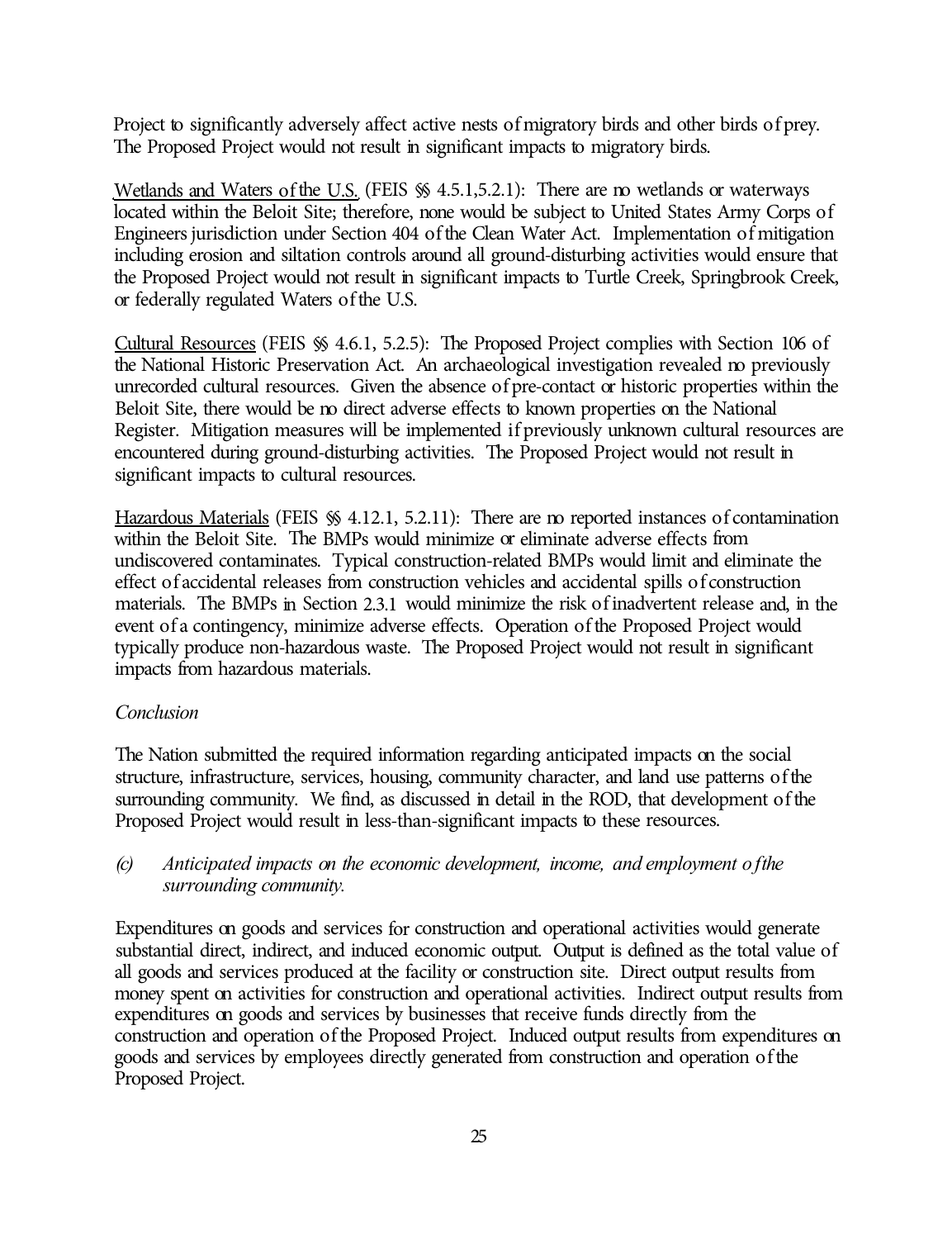## *Construction Impact*

The Economic Impact Analysis projects that the Proposed Project will:

- •Directly support 2,595 workers inRock County andWinnebago County, Illinois, earning <sup>a</sup> labor income nearing \$151 million.
- •Indirectly support 419 jobs in both counties earning a labor income. of 22.3 million from \$67 .5million inindirect purchases orspending through supply chams m the counties.
- Induce employment of 1,015 workers earning a labor income of \$40.9 million from household spending by employees through construction ( either directly or indirectly through the local supply chain).  $82$

Rock and Winnebago Counties will see a combined one-time employment impact of 4,029 workers from construction, earning \$214 million inlaborincome, and\$560 .3million intotal spending.

## *Operational impact*

The Economic Impact Analysis projects that casino-resort operations ofthe Proposed Project will:

- Directly support 1,734 employees earning a labor income of \$83.7 million, adding a value to the economy of \$162.8 million.
- Indirectly generate 700 jobs earning a labor income of \$28.7 million, adding a value to the economy of \$59 million.
- Induce 651 induced jobs earning a labor income of \$29.6 million, adding a \$47.8 value to the economy of  $$47.8$  million.<sup>83</sup>

Rock andWinnebago Counties will see a combined operational impact from the casino-resort of 3,085 jobs, providing \$139 million inlaborincome, andadding \$269.6 million invalue tothe economy. The majority <sup>o</sup> fthese economic effects are estimated to accrue to Beloit and its residents.

The retail componen<sup>t</sup> <sup>o</sup> fthe Proposed Project will:

- Directly add 251 direct jobs in Rock and Winnebago Counties earning a labor income of \$6.5 million, adding \$10.5 million tothe economy.
- Indirectly add 3 8 jobs earning a labor income of \$1.7 million, adding \$2.9 million to the economy.

**<sup>82</sup>Economic Impact Analysis at 60-62.** 

<sup>83</sup>*Id.* **at 52-54.**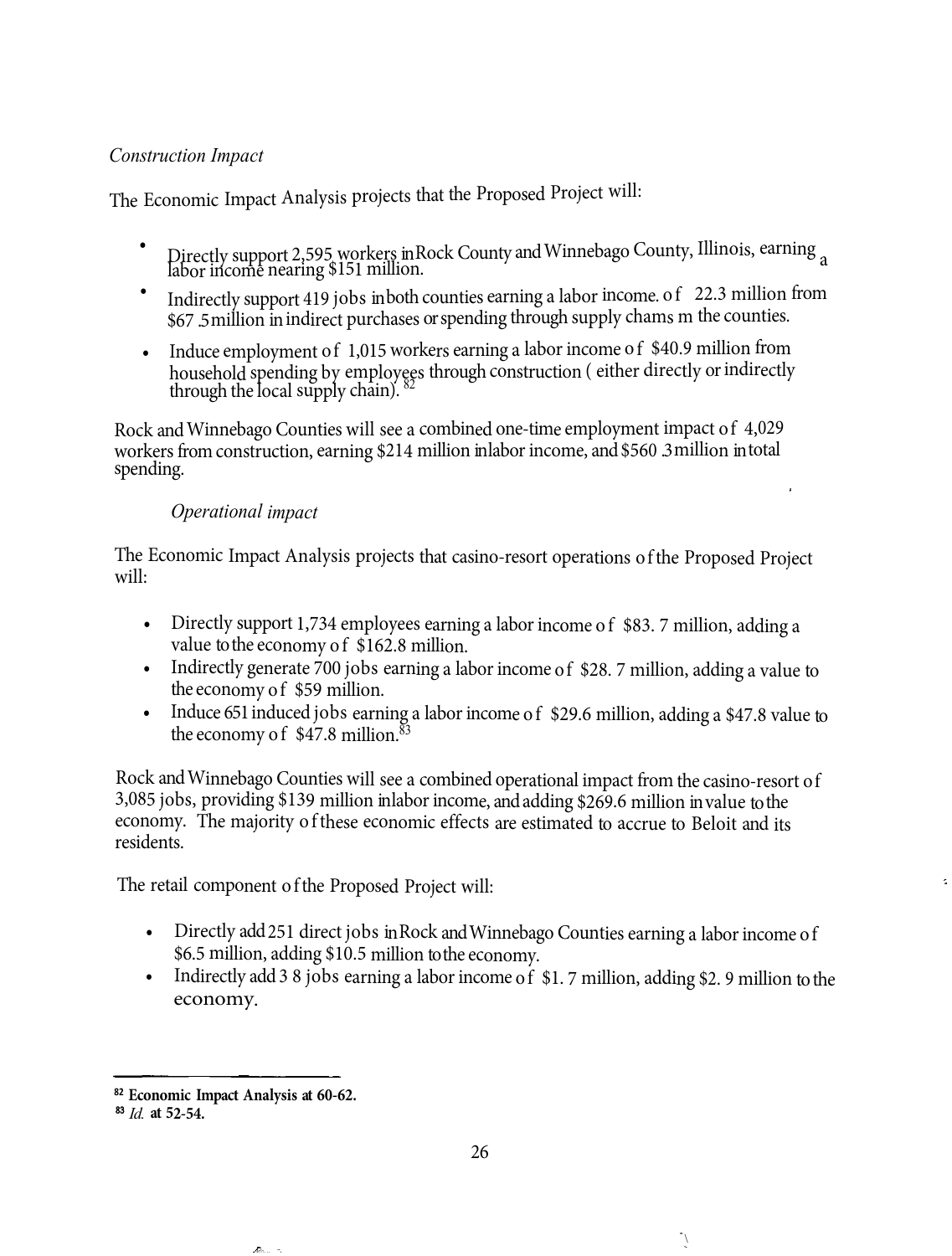Induce 48 jobs earning a labor income of \$1.9 million, adding \$3.5 million to the economy.

Rock and Winnebago Counties will see a combined operational impact from the retail component of the Proposed Project of 336 jobs, providing \$10.1 million in labor income, and adding \$16.9 million in value to the economy.

The total combined operational impact from the Proposed Project will be 3,421 jobs earning \$149 million in labor income, adding approximately \$2 86 million in value to the economy in Rock and Winnebago Counties.

## *Gaming Substitution Effects*

Potential substitution effects (the loss of customers at existing commercial businesses to the new business) on existing restaurant, recreation, and retail establishments must be considered when attempting to determine the true magnitude of the casino's impact on the economy. The magnitude of the substitution effect varies greatly by specific location and according to a number of variables. These include the number and types of other establishments within the same market area as the casino, disposable income of local residents and their spending habits, and other economic and psychological factors affecting the consumption decisions of local residents.

The Potawatomi Bingo Casino in Milwaukee will be affected by the Proposed Project. It lies within the 12 0-minute drive market area. There are also commercial casinos in Illinois and Iowa. The anticipated decline in revenues at regional, competitive facilities within the local market would be:<sup>85</sup>

- Potawatomi: -7%
- Des Plaines:  $-2\%$
- Elgin:  $-2\%$
- Aurora:  $-4\%$
- Joliet Harrah's:  $-2\%$
- Joliet Hollywood: -3%
- Hammond: -3%
- Clinton:  $-7%$
- Dubuque:  $-3\%$

These substitution effects are future revenue forecasts measured against a future baseline year assuming Beloit does not open. Anticipated substitution effects are likely to diminish after the first year of operation, once local residents experience the casino and return to typical spending patterns. Therefore, substitution effects resulting from the Proposed Project to competing gaming facility revenue would not significantly impact the ability of existing commercial

<sup>84</sup>*Id.* **at 53.** 

**<sup>85</sup>Economic Impact Analysis at 67.**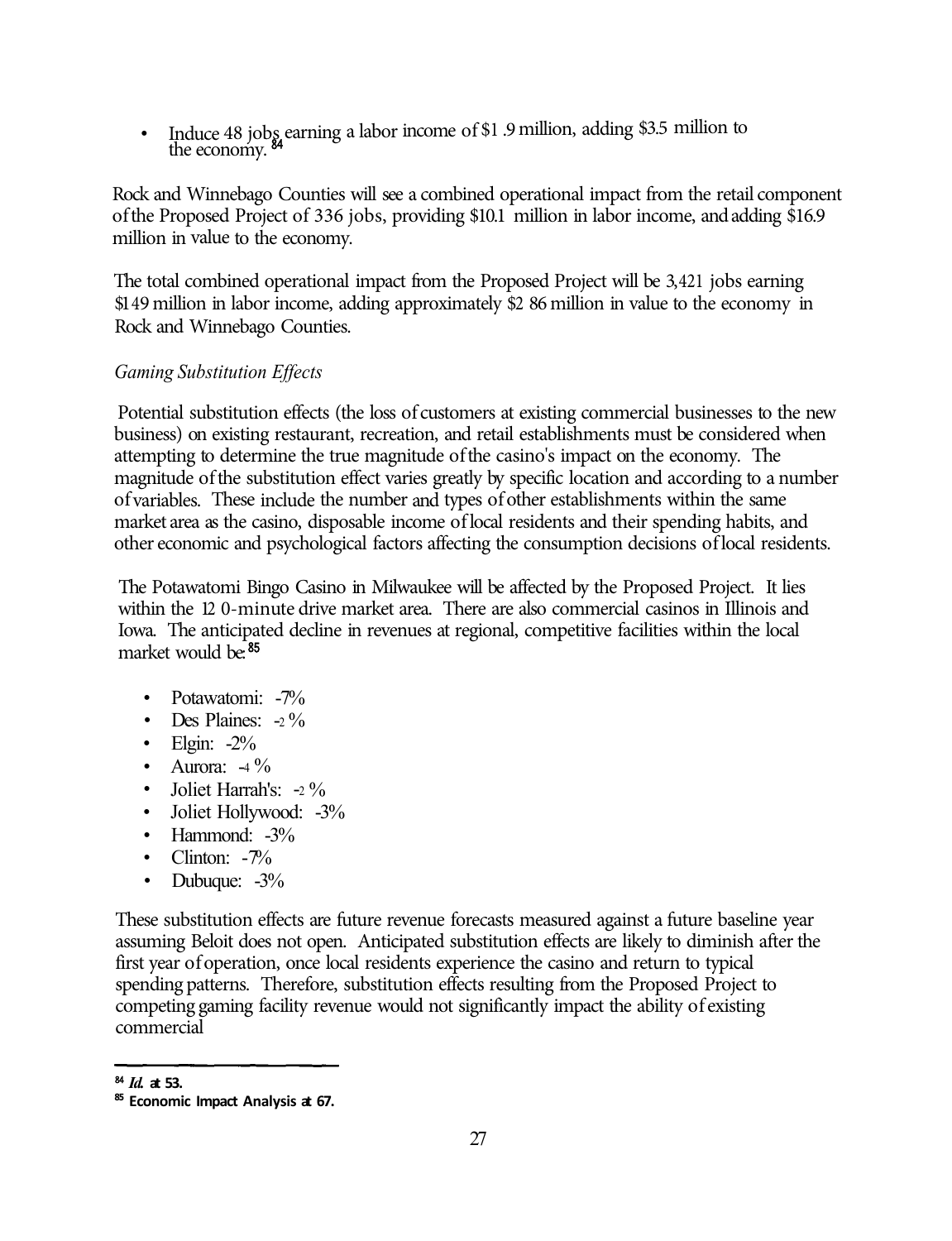businesses to continue operating, and would not diminish the Potawatomi tribal government's provision of essential services and facilities to its membership.

#### *Non-Gaming Substitution Effects*

Research has dispelled the concern that substitution of consumer spending (the substitution effect) will negatively impact local businesses, especially smaller "mom and pop" retail, restaurant and entertainment businesses. Research shows, rather, that casinos can stimulate local economies, resulting in community wide growth, including in the local food and beverage business, and retail businesses. There is little evidence of significant economic substitution after the introduction of new casinos, particularly for casinos in urban areas. Casino development increases room demand at non-casino hotels even when casino hotels are built.

Hotel effects: The region has 22 hotels within 15 miles of the proposed location. The market has a large selection of economy and midscale hotels, which are not considered competition for the Proposed Project's hotel. **<sup>86</sup>**

The majority of hotel demand will be related to waterpark use and from group demand from distant markets like Chicago. The Proposed Project is not expected to materially impact existing hotels in Rock and Winnebago Counties. Moreover, the presence of the casino is expected to benefit other local hotels. First, it is expected that the hotel will experience capacity constraints on weekends, with the overflow going to other local hotels. Second, many patrons who do not get free hotel rooms at the casino hotel prefer staying off-site at local budget hotels. **<sup>87</sup>**

Retail outlet mall effects: The Proposed Project includes a retail outlet mall. There are no outlet malls within a 60 minute drive of the Proposed Project. Because outlet malls are sited and designed to capture interstate highway traffic, the Proposed Project's retail is not expected to have material impact on existing retail establishments in the Beloit area. Further impacts would be mitigated because the Proposed Project's retail would offer different retail than currently available locally.**<sup>88</sup>**

#### *Conclusion*

We find that the Proposed Project will generate increases in economic activity directly and indirectly, and will create employment opportunities for the surrounding community.

<sup>86</sup> Economic Impact Analysis at 36.

*<sup>81</sup> Id.* at 71. 88 *Id.*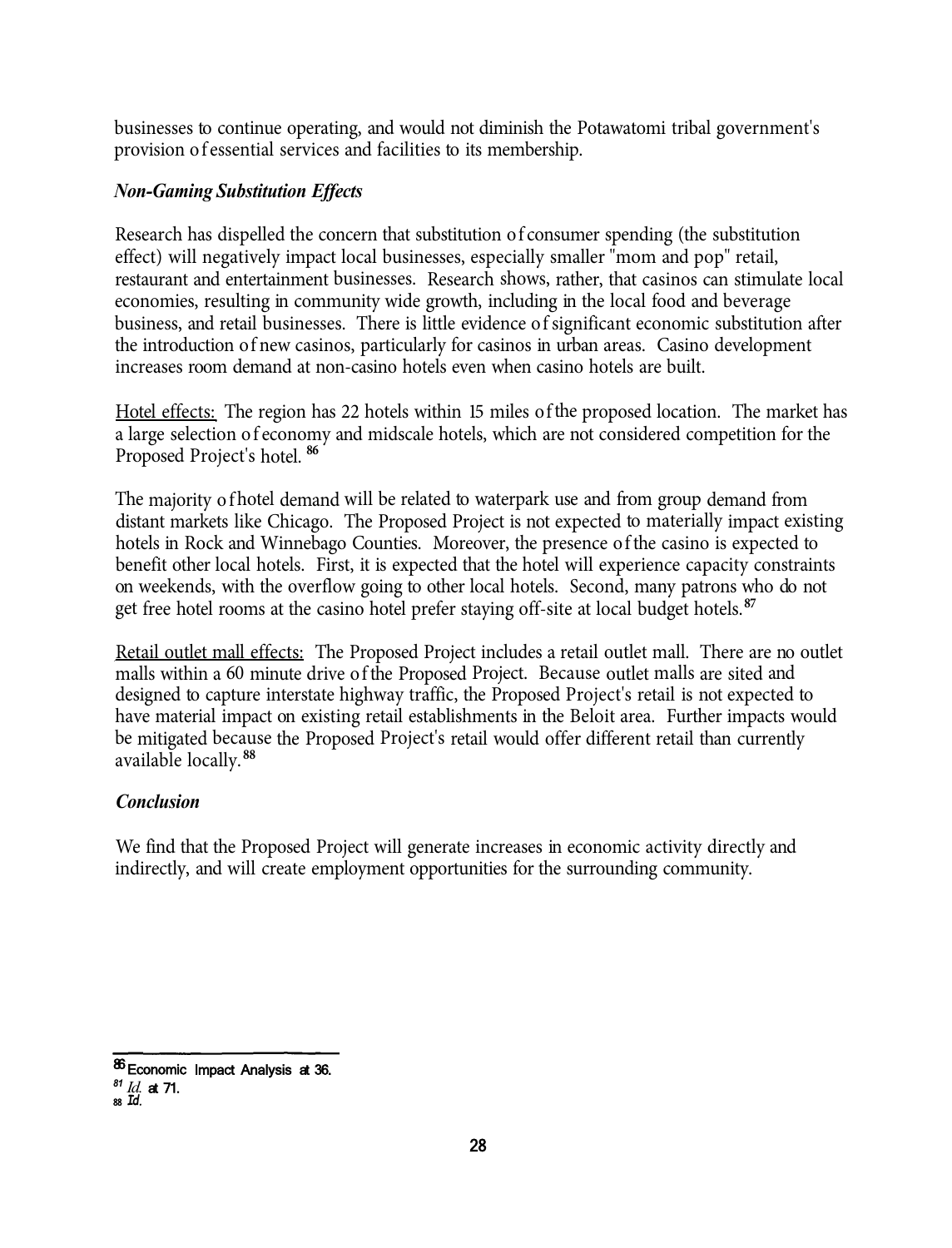#### *(d) Anticipated costs of impacts to the surrounding community and identification of sources of revenue to mitigate them.*

#### *Law Enforcement, Fire Protection, and Emergency Medical Services*

The Proposed Project would increase demand for public services, resulting in increased costs for local governments. Pursuant to Section 21 of the IGA, the City and County will provide municipal services to the Nation, and will bill the Nation for the provision of municipal services in the same manner as other users. Section 3.1 of the IGA requires the Nation to make an infrastructure down payment of \$2 million that will be applied against the cost of the City's improvements. The IGA also requires the Nation to make a monthly payment of 2 percent of net win. The City will distribute 30 percent of the net win to the County. The Nation's business operations on the adjoining fee property will be taxed as other businesses. In addition, the Nation will make annual payments to the State and local governments in accordance with the IGA and the tribal-state gaming compact. These annual payments will provide support for public services, community benefits, and utilities throughout the region. 89

#### *Property Taxes*

The Proposed Project includes the transfer of approximately 32 acres from fee status into federal trust, resulting in the loss of local property taxes. During 2018, the Beloit Site generated \$280.88 in property tax and assessments for the City of Beloit and Rock County.<sup>90</sup> Because property held in trust is not subject to local taxes, these property taxes would be lost to state and local officials. These losses would be mitigated by the significant economic output of the Proposed Project. The adjacent retail development would remain in fee and be subject to property and sales taxes.

#### *Transportation Infr astructure*

Section 2.2 of the IGA details the improvements to the City's infrastructure intended to support the Proposed Project. The preliminary scope of the improvements to City infrastructure includes: (1) construction of a fourth lane on the east side of Willowbrook Road between Stateline Road and Colley Road; (2) reconstruction of Colley Road to meet applicable design standards and as deemed appropriate by the City and Nation, including the installation of curb and gutter; and (3) construction of traffic signalization in the vicinity of the Beloit Site as warranted by applicable design standards. The cost of necessary improvements will be financed and paid for exclusively by the City and will be subject to repayment from the Nation to the City pursuant to a guaranteed minimum payment and an infrastructure down payment.

89 FEIS § 4.7.

<sup>90</sup>*See* Letter to Timothy LaPointe, Regional Director, Midwest Region, from Lori S. Curtis Luther, City Manager, City of Beloit (April 4, 2019).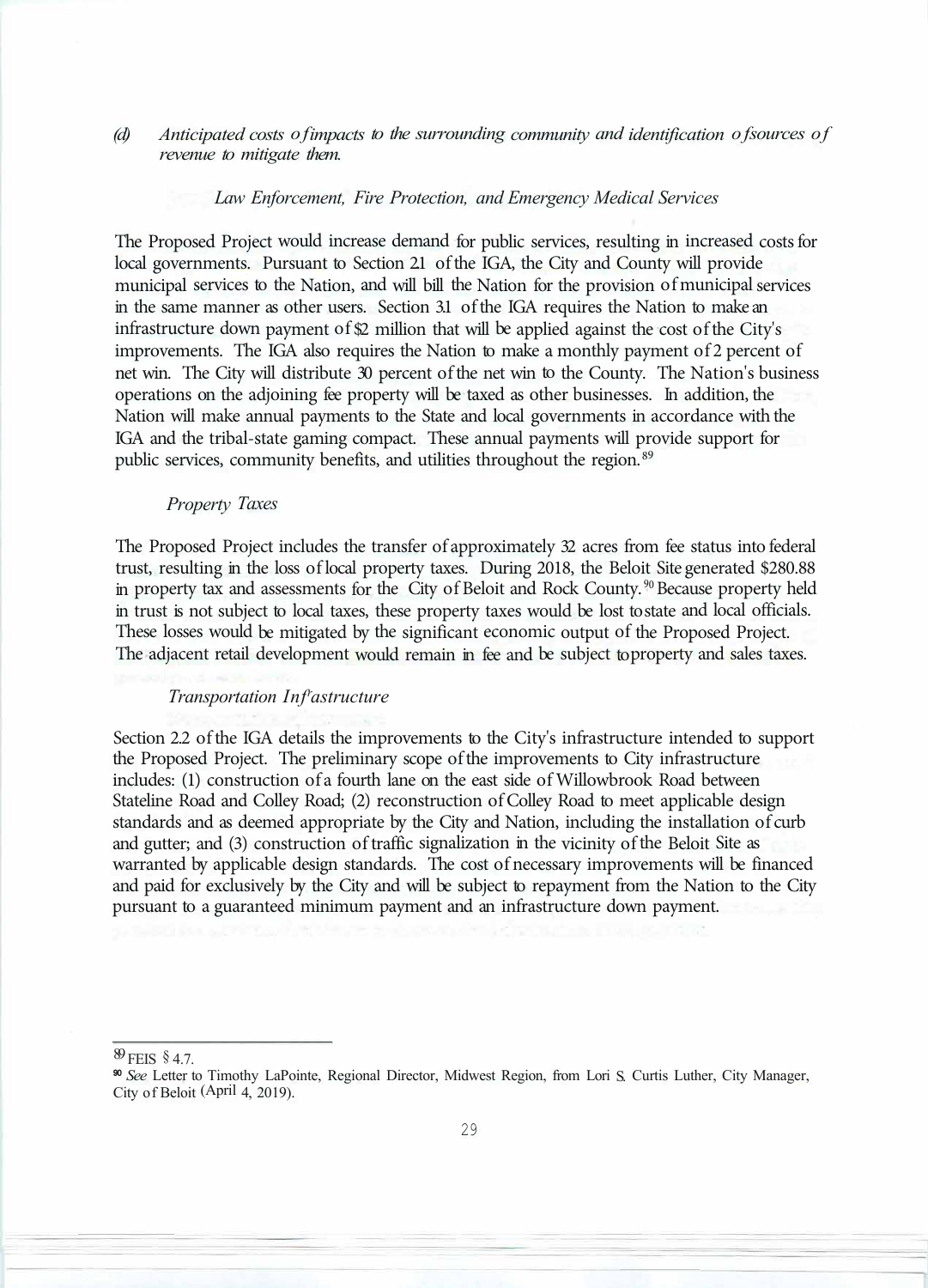## *Mitigation of Economic Impacts on Local Governmental Services*

The Nation anticipates that operation of the Proposed Project, while less than significant, would nevertheless result in incremental costs to the surrounding community. The Nation will address all such costs through the IGA. The Impact Payments made by the Nation, listed in Section 3.1 of the IGA, will reimburse the City for lost taxes as a result of taking the Beloit Site into trust. In addition, the Proposed Project will generate substantial tax revenue for state and local government from economic activity associated with construction and operation. Local governments likely to experience economic activity as a result include the City of Beloit, Rock County, the City of South Beloit, and Winnebago County, Illinois. The Proposed Project would generate \$3.3 million in retail sales tax, \$20.9 million in revenue sharing with state and local governments, \$35.6 million in direct state and local taxes, \$5.89 million in indirect state and local taxes, and \$5.98 million in induced state and local taxes.<sup>91</sup> An additional \$1.5 million is projected for state and local governments from hotel tax.

## *Conclusion*

We find that the Nation has submitted the required information regarding anticipated costs of impacts to the surrounding community and has identified sources of revenue to mitigate them.

## *(e) Anticipated cost if any, to the surrounding community of treatment programs for compulsive gambling attributable to the proposed gaming establishment.*

The Nation intends to apply its existing responsible gambling and self-limitation policies as further described below:

## *Responsible Gambling Policies*

Because three existing casinos are located within the 120-minute drive market area surrounding the Beloit Site, there would be no anticipated significant increase to problem gambling rates in the local area. The Nation will implement the programs and policies currently in effect at its other gaming facilities for the assessment, identification, and assistance of compulsive gamblers. Additionally, the Nation would make annual payments to the State, Rock County, and local governments per its Tribal-State Compact. In accordance with Section 3.8 of the IGA, the Nation will provide support for public services and community benefits, including problem gambling services, throughout the region. Furthermore, the Nation currently contributes to the Wisconsin Council on Problem Gambling, which is a non-profit organization dedicated to providing resources, public awareness, and education on problem gambling.

FEIS § 4.7. **91**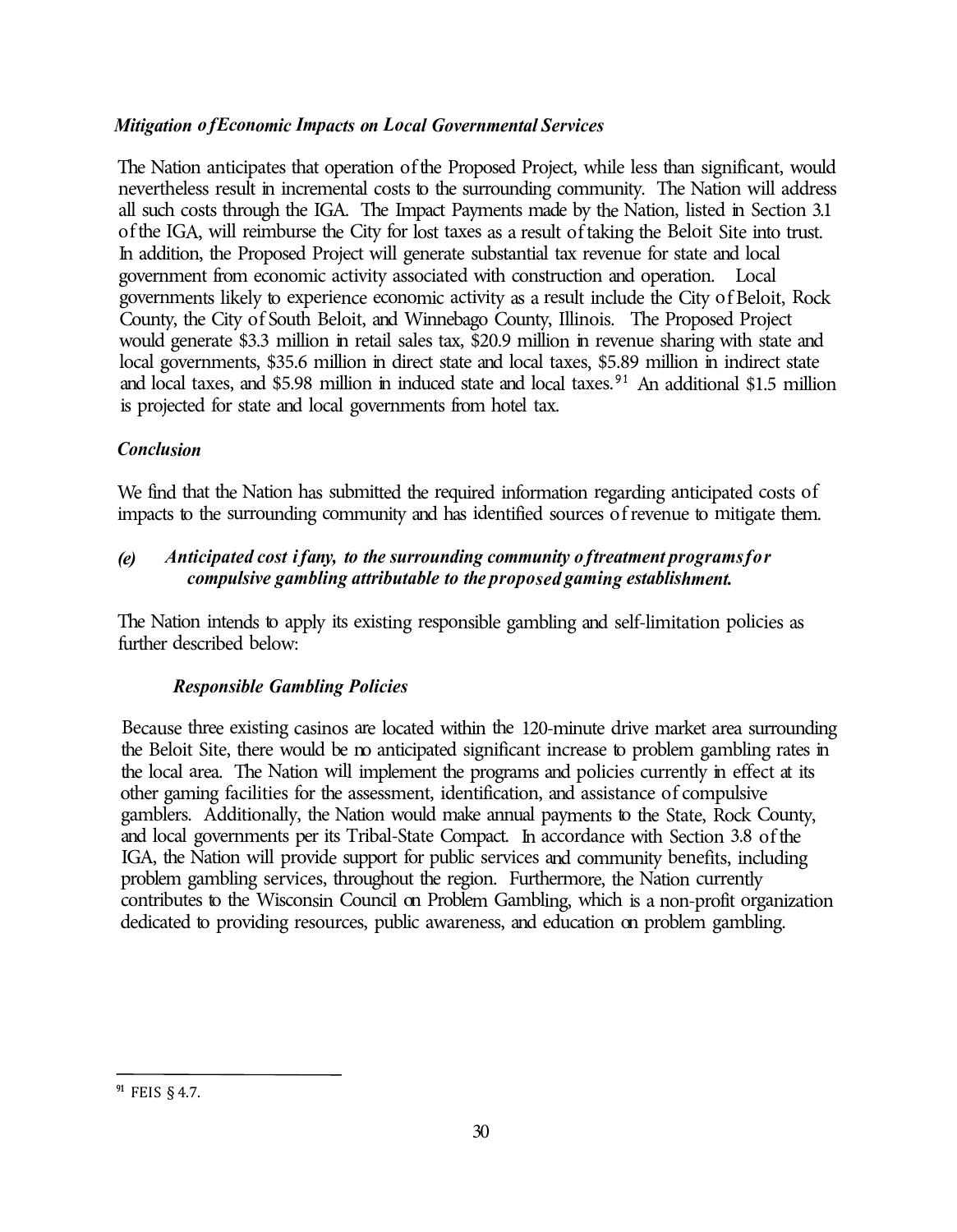# *If a nearby Indian Tribe has a significant historical connection to the land then the impact (I) on that tribe's traditional cultural connection to the land.*

The BIA mailed consultation letters on September 29, 2015, to 12 potentially interested tribes as listed on the National Park Service's Native American Consultation Database to consult on cultural resources in accordance with Section 106 of the NHPA.<sup>92</sup> These tribes included: Forest County Potawatomi Community, Citizen Potawatomi Nation, Flandreay Santee Sioux o<sup>f</sup> South Dakota, Winnebago Tribe of Nebraska, Upper Sioux Community, Spirit Lake Tribe, Sisseton-Wahpeton Oyate of the Lake Traverse Reservation, Santee Sioux Nation, Prame Island Indian Community, Prairie Band Potawatomi, and Lower Sioux Indian Community. The BIA received no responses.

## *(g) Any other information that may provide a basis for a Secretarial Determination whether the proposed gaming establishment would or would not be detrimental to the surrounding community, including memoranda of understanding and intergovernmental agreements with affected local governments.*

The Proposed Project has the support of numerous local officials, other tribes, and local businesses. The Nation has or will enter into a number of agreements with local governments, including an Intergovernmental Agreement with the City of Beloit and Rock County, a Municipal Services arrangement with the City and County, and a Development Agreement for city improvements to the infrastructure.

The Nation submitted the required information under 25 C.F.R. § 292.18(g) regarding other information that may provide a basis for a determination that the Proposed Project would or would not be detrimental to the surrounding community.

## **Conclusion: Detriment to Surrounding Community**

The FEIS considered reasonable alternatives and analyzed the potential impacts. The FEIS found that the issuance of a Secretarial Determination and the development of the Proposed Project would not significantly affect the quality of the human environment within the meaning of the National Environmental Policy Act. Further, the City of Beloit has expressed its support for the Nation's proposal, and is committed to continue working with the Nation. This support from the local government is strong evidence of the lack of detriment to the surrounding community. The Proposed Project would have beneficial impacts to the surrounding community. The Proposed Project incorporates best management practices and mitigation measures, which limit potential negative impacts to less than significant.

Based on the Nation's application and supporting documents, the FEIS and associated studies, the consultation process, submissions by citizens and local governmental representatives, and the entire record before us, we conclude that gaming at the Beloit Site would not be detrimental to the surrounding community.

**<sup>92</sup>**FEIS, Appendix F.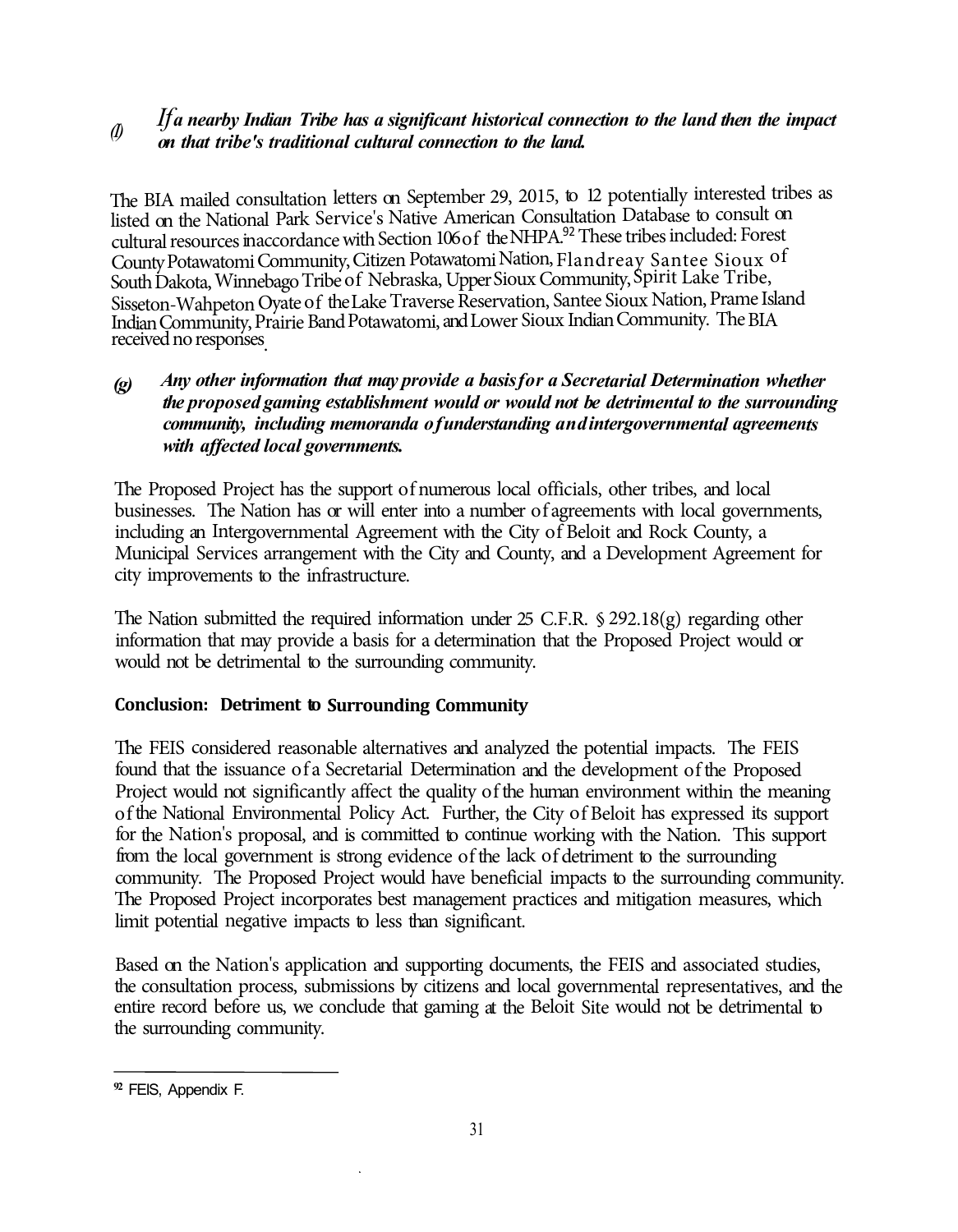#### **CONSULTATION**

## **Section 292.19 provides that in conducting the consultation process:**

*The Regional Director will send a letter that meets the requirem nts in Section 292.20 and (a) that solicits comments within a 60-day period from: (1) Appropriate State and local officials; and (2) Officials of nearby Indian Tribes.* 

ľ On March 13, 2019, the BIA sent Consultation Notices to appropriate state and local officials within a 25-mile radius of the Proposed Project, as required by the Department's regulations. 93 The list of recipients included the governors of Wisconsin and Illinois, the Rock County Administrator, and the Beloit City Manager. The Consultation Notice and list of recipients is included as Attachment III. There are no nearby Indian tribes located within a 25-mile radius of the Proposed Project. **94**  The BIA received responsive comments from the following local governments and council:

- City of Beloit, Wisconsin
- City of Janesville, Wisconsin
- Town of Richmond, Wisconsin
- City of Rockford, Illinois
- Region 1 Regional Planning Council (comprised of local and regional governments in Illinois)

Of the five responses, the three Wisconsin municipalities supported the Proposed Project, noting the positive economic impact, increased employment, economic growth, and a strengthened community partnership that will benefit the greater Beloit community.<sup>95</sup> For example, the City Manager of Beloit stated:

Please note that the City of Beloit has carefully weighed [the potential impacts to the City] and strongly believes that the positive economic impact, increased employment, both direct and indirect economic growth and strong community partnership of the

**<sup>93</sup>***See* **Consultation Notice in Accordance with Section 20 of the Indian Gaming Regulatory Act for the Ho-Chunk Nation of Wisconsin's Keecak Casino Project (March 13, 2019). "Appropriate state and local officials" are defined as the "governor of the state and local officials within a 25-mile radius of the proposed gaming establishment." 25 C.F.R. § 292.2.**

**<sup>94 &</sup>quot;Nearby Indian tribe" is defined as an "Indian tribe with tribal Indian lands located within a 25-mile radius of the proposed gaming establishment, or if the tribe has no trust land, within a 25-mile radius of its governmental headquarters."** *Id.* 

*<sup>95</sup>See* **Letter to Timothy LaPointe, Regional Director, Midwest Region, from City Manager, City of Beloit (April 4, 2019); Letter to Russel Baker, Bureau of Indian Affairs, from City Manager, City of Janesville (April 22, 2019); Letter to Russel Baker, Bureau of Indian Affairs, from Town Clerk, Town of Richmond (April 29, 2019).**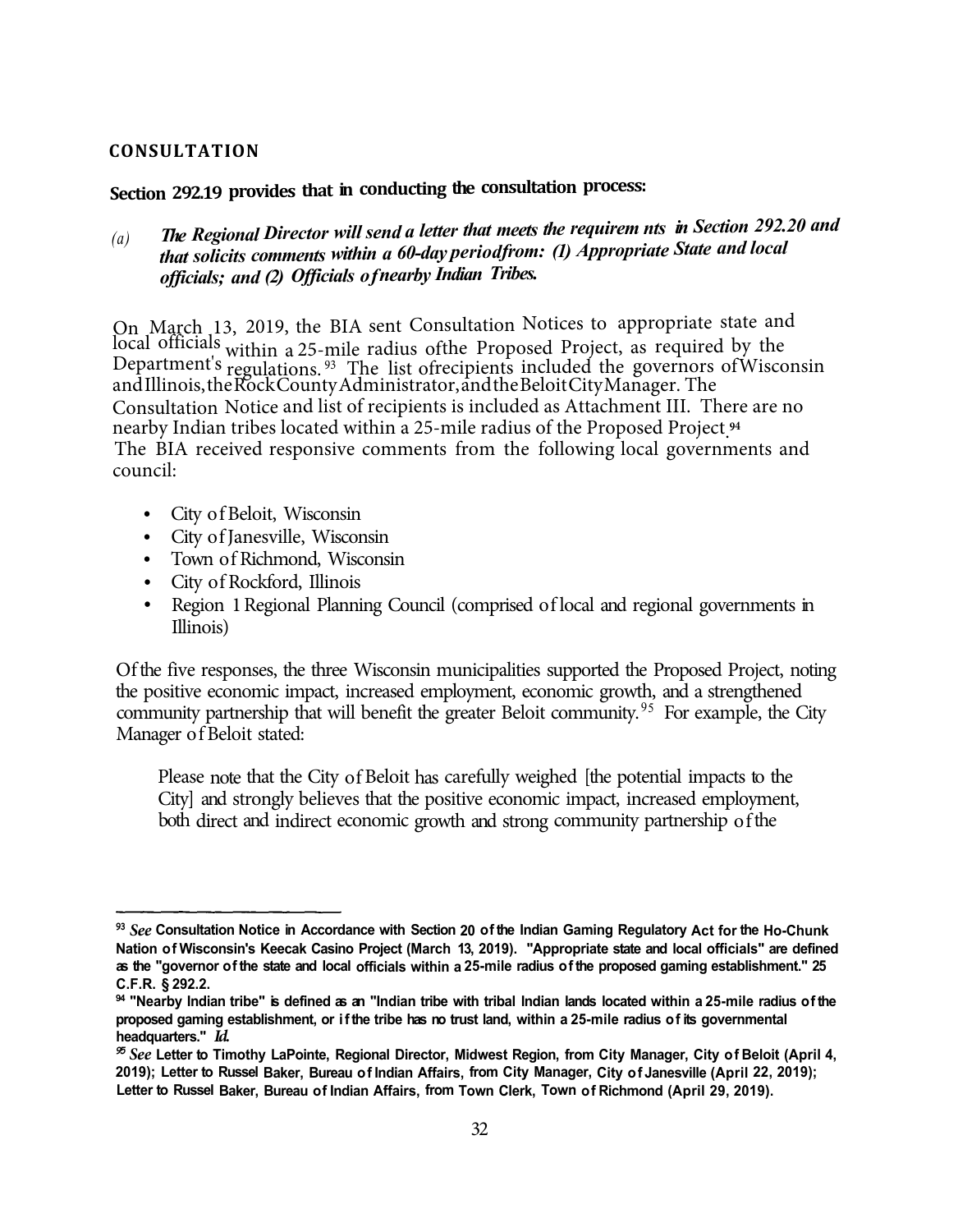Ho-Chunk Nation all serve to benefit the Beloit community and greater Beloit regional area. We urge the Secretary's approval of this project. **<sup>96</sup>**

The City of Rockford, Illinois, and the R1 Regional Planning Council opposed the .Proposed Project, expressing concerns.<sup>97</sup> Responses to environmental concerns and economic concerns are addressed in detail in the FEIS, the ROD, and this Secretarial Determmat1on. Certain other concerns are addressed below.

## Impacts to the Interstate 90 corridor from increased traffic congestion

 WisDOT is currently overseeing the 1-39/90 Expansion Project, which extends approximately 45 condition, I-39/90 cannot adequately support the existing traffic volumes, orprojected increases, increases inthe Janesville area, the Interstate will be expanded toeight lanes for 6.5 miles from miles from the Illinois state line to the US 12/18 interchange near Madison. This portion of 1-39/90 is currently experiencing significant traffic delays, especially during peak travel times. Inits current thus resulting inpoor traffic flow and increased safety problems. WisDOT plans to reconstruct and expand 1-39/90 from four tosix lanes and reconfigure 11interchanges. Due to projected traffic Avalon Road north to Interstate 26. Construction of the I-39/90 Expansion Project began in 2015, and is scheduled to be completed in 2022. WisDOT reviewed the addition of a potential future 4th and 5th lane onthe 1-39/90 southbound lanes adjacent to the Beloit Site, and determined that the expansion would likely require an additional 40-foot right-of-way along the eastern boundary of the Beloit Site. As described inFEIS Section 2.3 .1, the Nation has dedicated the eastern 40 feet of the Beloit Site toWisDOT tobe kept infee title andreserved forthe potential future expansion of the I-39/90 corridor. *See* FEIS § 4.15.2.

## *Impacts from increased compulsive and problem gambling*

the Nation to maintain programs and policies for the assessment, identification, and The Proposed Project is not expected to increase the prevalence of problem gamblers. See Section 292.18(e) above. With regard to impacts to Illinois residents, Section 3.8 of the IGA requires assistance of compulsive gamblers at the Proposed Project, making them available toall patrons.

## *Impacts <sup>o</sup> f Illinois Senate bill 690 which allows for gaming expansion inIllinois*

Impacts to and from Illinois Senate bill 690, enacted on June 28, 2019, are considered speculative at this time.

<sup>%</sup> **Letter to Timothy LaPointe, Regional Director, Midwest Region, from Lori S. Curtis Luther, City Manager, City of Beloit (April 4, 2019).** 

*<sup>91</sup>See* **Letter to Timothy LaPointe, Regional Director, Midwest Region, from Thomas P. McNamara, Mayor, City of Rockford (June 19, 2019); letter to Russel Baker, Bureau of Indian Affairs, from Michael Dunn, Jr., Region J Planning Council (May 10, 2019).**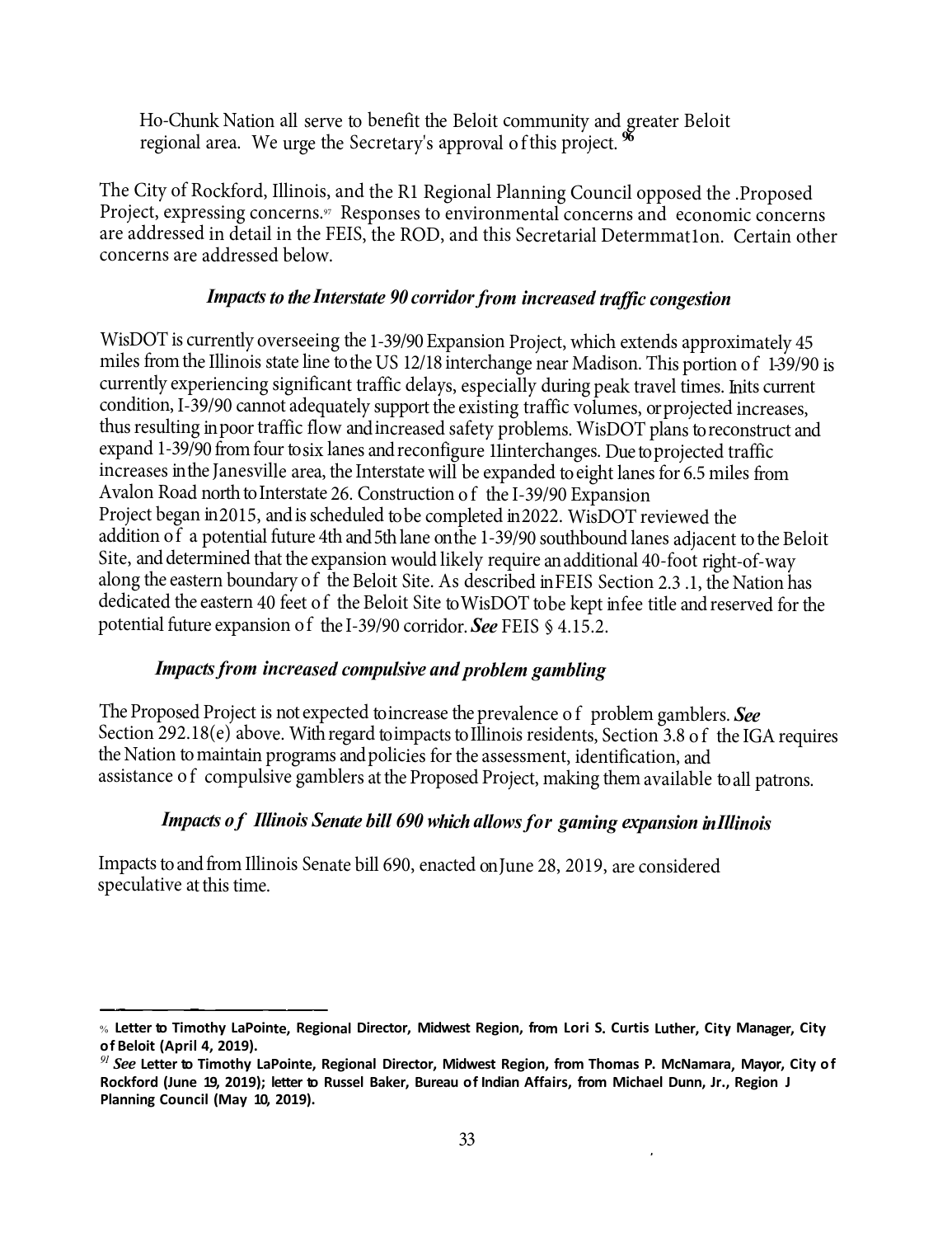## *The Proposed Project may do little to relieve local fiscal stress*

The Proposed Project will generate substantial tax revenue for state and local government from economic activity associated with construction and operation. Local governments likely to experience economic activity as a result include the City of Beloit, Rock County, the City of South Beloit, and Winnebago County, Illinois. The Proposed Project would generate \$3.3 million in retail sales tax, \$20.9 million in revenue sharing with state and local governments, \$35.6 million in direct state and local taxes, \$5.89 million in indirect state and local taxes, and \$5.98 million in induced state and local taxes. <sup>98</sup> An additional \$1.5 million is projected from hotel tax based on the room revenue forecast. Local jurisdiction can use this revenue to address local fiscal stress. See Section 292.18(d) above.

## *The Proposed Project will negatively impact other casinos.*

Anticipated impacts to other gaming facilities are likely to diminish after the first year of operation, once local residents experience the casino and return to typical spending patterns. Therefore, substitution effects resulting from the Proposed Project to competing gaming facility revenue would not significantly impact them. See Section 292.18(c) above.

## *The Department must consider the location of the project relative to state boundaries, whether or not the Nation was under federal jurisdiction when the IRA was enacted in 1934, and the Nation's needfor additional land*

These issues will be addressed by the Department when it considers the Nation's application to transfer the Beloit Site into trust pursuant to the Indian Reorganization Act, 25 U.S.C. § 5801, and its implementing regulations at 25 C.F.R. Part 151. The Department will make a final decision on the Nation's application after the Governor of Wisconsin makes a determination whether to concur in this Secretarial Determination. The Department's regulations allow a governor one year to respond from the date of the Secretary's request for concurrence to respond. The Secretary may grant an extension of up to 180 days upon request of the applicant tribe or the governor. $\mathbf{99}$ 

## **CONCLUSION**

We have completed our review and analysis of the Nation's application, including submissions by state and local officials and the public. For the reasons discussed above, we have determined that gaming on the Beloit Site would be in the best interest of the Nation and its members, and would not be detrimental to the surrounding community, including nearby Indian tribes.

The Department respectfully requests that you concur in this Determination, pursuant to 25 U.S.C §2719 (b) $(1)(A)$ . Under Department's regulations at 25 C.F.R. § 292.23, you have one year from the date of this letter to concur in this Determination. You may request an

**<sup>98</sup>**FEIS § 4.7.

<sup>99</sup>*See* 25 C.F.R. § 292.23.